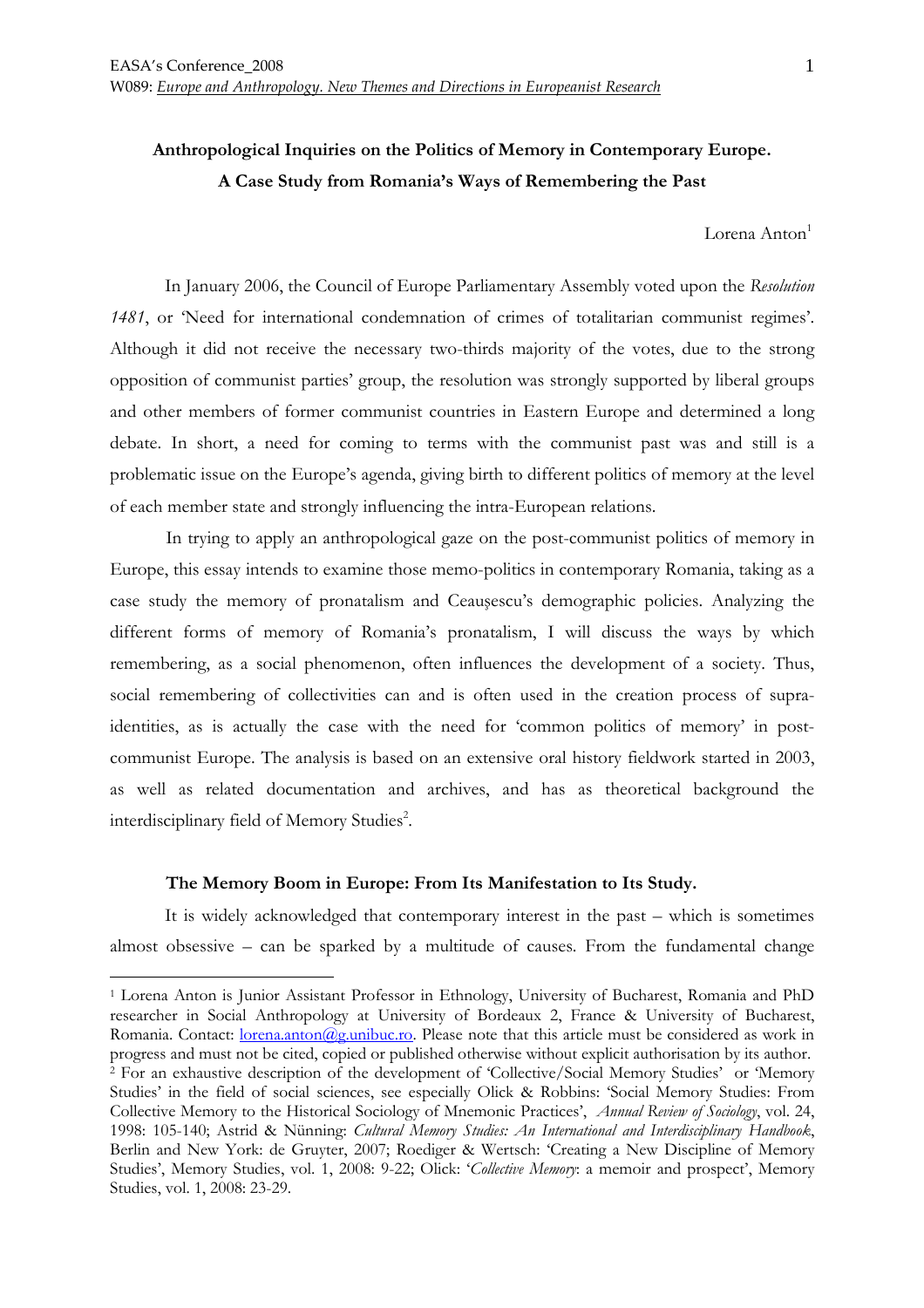towards the perception of time and space (Huyssen: 2000; Klein: 2000) or the transformation and even dissolution of traditional memory (Nora: 1984), to the discussion of the obsession with memory in relation to the new types of media (Kansteiner: 2002), the memory boom, as we now perceive it, initially 'exploded' in the 1980s, and was seen as intrinsically related to the rememoration of the Holocaust.

 After the collapse of the Berlin Wall, the memory sites related to the former communist world also registered on the 'memorial agenda'. The entire rememoration process, as well as the scientific research, was perceived to be centred on two major poles of rememoration: *trauma* and *nostalgia,* both related to an acute necessity to create and recreate a new national identity. The scholars were thus underlining, at large, the persistence of a real 'memory crisis'<sup>3</sup> among the postcommunist regimes (Eyal: 2004), stemming from two major causes: first, the manifestation of a generalised post-communist amnesia, i.e. the tendency to systematically forget all previous communist crimes and compromises. Second, the phenomenon of the super-saturation of memory, scholars arguing that, in reality, there is no such thing as too little memory, but rather too much (Huyssen: 2003; Muller: 2006).

Memory can thus play a major role in the contemporary creation and resemantisation of the new transnational European-ness. Long a divided land after the Second World War, the old continent in now giving voice to its plural memories in order to shape and reshape its 'European common identity'. Shortly after the fall of the Berlin Wall, the public sphere as well as the social sciences in Central and Eastern Europe were confronted with a memory boom that forced them to remember and analyse their controversial pasts. Generally focused on the rememoration of communist traumas and injustices as well as on the everyday life of the "*New Man"*, the recollections soon succumbed to the so-called 'politics of memory': the instrumentalisation of their memory started to shift from one post-communist reality to another, due to multi-interested actors and new power constellations. A generally social phenomenon, memory and the reshaping of the past into the present was, is and it will always remain closely related to the domain of power and politics. The rememoration of every past should thus be understood like a bilateral bond: the past is re-coming into the present, but it is governed by this one. The very concept of 'politics of memory' appeared in the social sciences (following older concepts like 'collective identity' and 'politics of identity') especially to analyse and research upon the way in which power and politics are influencing, and often dictating, the memory-boom of a certain past or another (Confino: 1997; Huyssen: 2003; Garcia: 2006; Lebow, Kansteiner & Fogu: 2006; Olick: 2007).

<sup>3</sup> Denominated as such, for the first time, by Richard Terdiman in 1993, in his study 'Present Past: Modernity and the Memory Crisis' (*apud* Climo & Cattell 2002:6).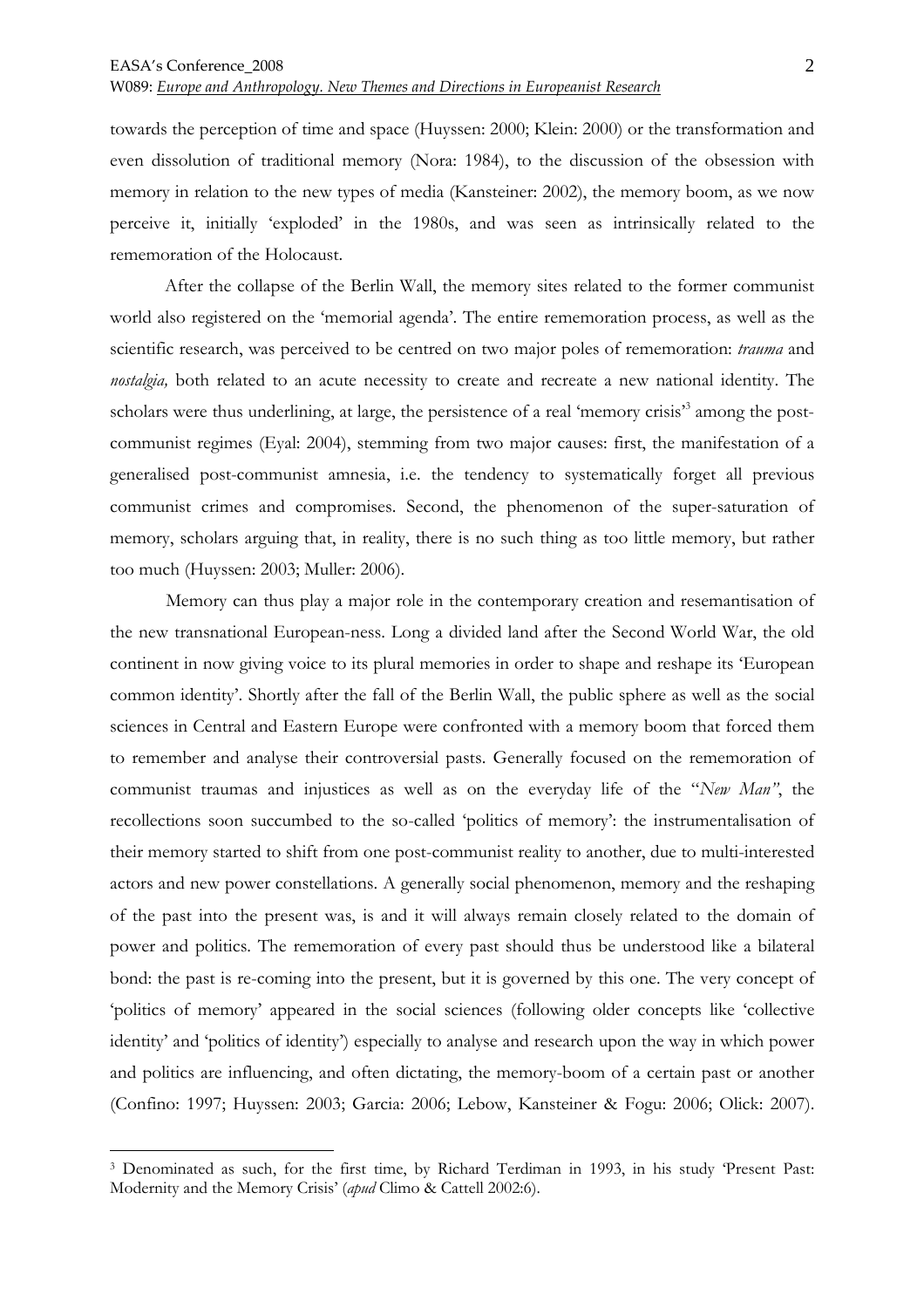$\overline{a}$ 

W089: *Europe and Anthropology. New Themes and Directions in Europeanist Research*

*Grosso modo*, the notion of 'politics of memory' could be associated, on a larger scale of interpretation, with the one of strategy, in the public sphere, towards the social rememoration of individuals, groups or an entire society. It implies, in fact, an actor who is developing a memoryproject, either at a trans-national (as the European Union), national (the Romanian State) or organisational level<sup>4</sup>. Thus, memory and rememoration are transformed into a 'natural corollary' of political development and interest. Simply stated, it is who wants whom to remember what, and why (Confino, 1997:1393).

The trans-disciplinary domain of Memory Studies was thus extremely rich in analyzing the way the past was constructed and reconstructed from a social and political era to another. The amazingly body of literature has mainly appeared in the last decade in relation to history, psychology or sociological studies, but cultural memory and social recollection have recently become topics of interest for anthropology as well (Connerton: 1989; Kilani: 1992; Candau: 1996; Berliner: 2005; Climo & Cattell: 2002; Gessat-Anstett: 2007, etc). In the following paragraphs, I will try to provide a concise characterisation or the memory issue from an anthropological standpoint, following the works of scholars like J. Climo and M. Cattell (*Social Memory and History. Anthropological Perspectives*: 2002), J. Candau (*Anthropologie de la mémoire*: 1996) or D. Berliner (*The Abuses of Memory: Reflection on the Memory Boom in Anthropology*: 2005).

 The specificity of an anthropological approach to memory and recollection, as outlined by Climo and Cattell (2002), consists in the particular way in which an anthropologist researches on the field the traces of memory, in the documentation upon the ways memories are created and transmitted, as well as in the interpretation of the important role of memory in the construction and re-construction of the past, *in* and *through* the present. Thus, an anthropologist will be always more interested in memory as a process rather than as an information-provider. Moreover, starting from the primary observation that 'memory work' is generally done in *liminal spaces*<sup>5</sup>, i.e., in the space between different disciplines, one can underline that anthropologists - through their ethnographic work<sup>6</sup> - can easily approach those spaces, given their experience in setting aside

<sup>4</sup> See, with this regard, the case of the Communist Party in France, as it is described and analyzed by Marie-Claire Lavabre (1994) in *Le fil rouge. Sociologie de la mémoire communiste*, Broché, Les Presses de Sciences Po, Paris.

<sup>&</sup>lt;sup>5</sup> The theory of the 'liminal spaces' has been developed by Susan Radstone: Working with Memory: An Introduction, in: Memory and Methodology, Oxford / New York: Berg, 2000: 1-22. According to Radstone, the liminal spaces are those spaces in between disciplines, which are characterised by liminal practises or hybridised methods, with the notion of liminality underlining the very idea by which research in such a space promotes a higher degree of creativity.

<sup>6</sup> For an interesting and up-to-date discussion and critique of the relation between ethnographic work and memory studies see the exhaustive study of Robert Prus, 'Human Memory, Social Process, and the Pragmatist Metamorphosis. Ethnological Foundations, Ethnographic Contributions, and Conceptual Challenges', in *Journal of Contemporary Ethnography* 36 (4), August 2007: 378-437.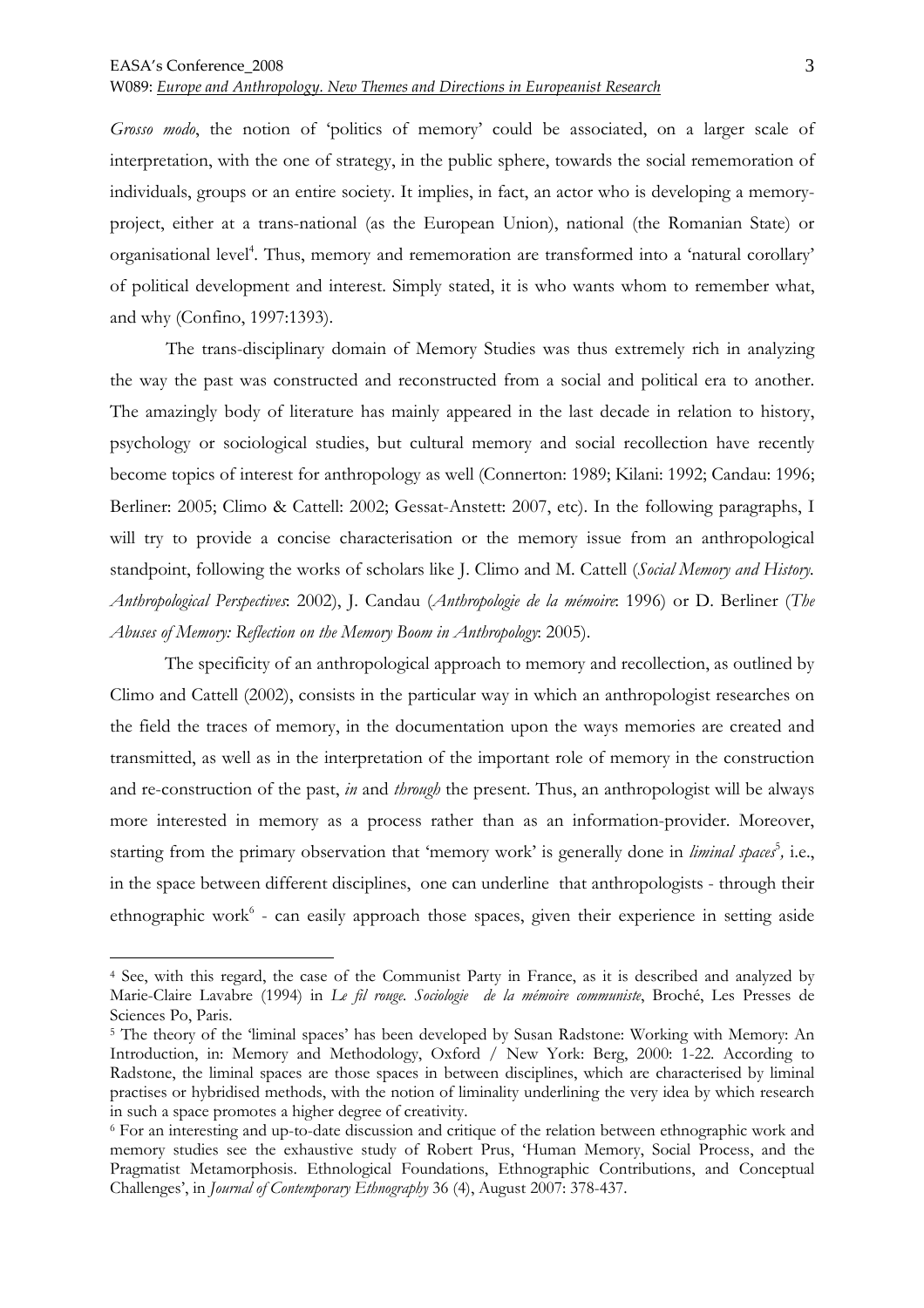their cultural context in order to do fieldwork in another culture. Furthermore, the basic method of every anthropological work, i.e. the participative observation, has lately come to include a large number of sub-methods, many of them 'borrowed' from other disciplines, like history or sociology. This methodological heterogeneity can be interpreted as a liminal approach, which characterises memory studies. At the same time, culture – as the main object of anthropological research – can be seen as a gigantic memory in movement.

 For Candau (1996:6), the anthropological approach to memory focuses on memory work as a process, not as an information-provider: .....l'anthropologue, au titre de sa discipline, ne s'intéresse pas à la faculté de la mémoire proprement dite…. mais aux modalités culturelles de cette faculté, c'est- à -dire aux formes diverses que peuvent prendre les représentations individuelles et collective du passe". Following the increasingly large amount of anthropological scholarship dedicated to cultural and social memory of collectivities, Berliner (2005), quoting Todorov, cautioned against the transformation of memory into an 'empty object' for anthropological research. An object with numerous shells, but lacking internal consistency, memory can thus become an 'expansive notion' with omnipresent manifestations. Many anthropologists, observed Berliner, risk defining memory as the entire transmission and utilisation of culture, the very reproduction of the past into the present. Such an approach is as false as it is non-profitable for a better understanding of any form of memory.

 Personally, I see the anthropological approach to memory also as a complex form of 'an anthropology of the present', an approach that is relatively new in the European anthropological tradition and not entirely recognised in some major schools, such as the French one. As 'le beau sauvage' becomes our own past, and beyond that, the re-actualisation of this past into the present, the fieldwork is both too close to and too far from the object of study. Approaching this kind of research is never easy, but putting together and analysing all the micro-histories and the memory-forms through which the past comes into the present can be a wonderful modality of decoding one's culture. In the following paragraphs, I will try to contextualize such an anthropological approach to memory and social rememoration taking into account a case study from the recent past of Romania (an European member state since 2007). By decoding different forms of the memory of communist pronatalism in contemporary Romanian society, I will analyse the relations between a traumatic past and a transitory present, highly influenced by the European politics of memory and identity. As the Union is continuously creating its unity in diversity, the study of the complicated relations between its past and present history can be included on the open agenda of 'an anthropology of Europe'.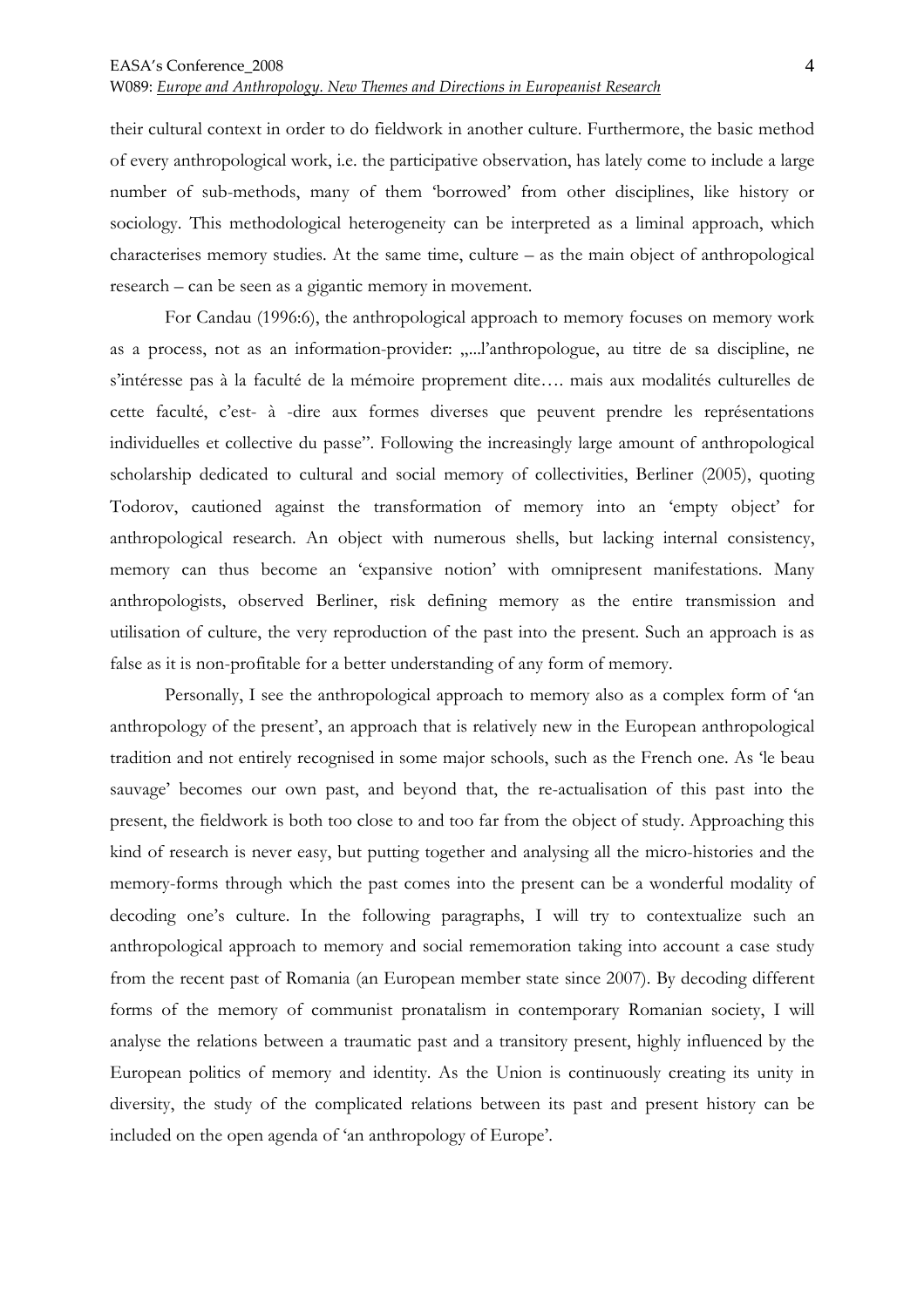**The Life of a Decree: 770/1966.** From 1966 to 1989, the Romanian Communist Party prohibited by law the right to pregnancy interruptions, all in the name of the sanctity of the Romanian communist nation. In the second half of the 1980s, the so-called the *Golden Era* of Romanian Communism, Ceauşescu – the head of the Communist Party – even proclaimed publicly that 'the foetus is the socialist property of the whole society. Giving birth is a patriotic duty. Those who refuse to have children are deserters, escaping the law of natural continuity<sup>7</sup>. In the public sphere, reproduction was thus fundamentally associated with the nation and its needs. Every communist subject had to participate in Ceauşescu's projects, and above all, every Romanian woman had to fulfil her role by becoming a prolific *socialist mother*.

Romanian pronatalism was one of the most repressive politics of reproduction in Europe. But how all this started? It is widely acknowledged that after the Second World War, all of the socalled satellite countries from Central and Eastern Europe followed the soviet trends in legalising in-hospital abortion upon request (for women in the first trimester of pregnancy). Romania had revised its Penal Code in 1948 (article no. 482), outlawing the termination of a pregnancy, but in 1955, the text of a related decree permitted abortion on request $^8$  – if the pregnancy represented a danger to the woman's health or if one of the parents suffered from a serious hereditary disease.

In 1957, as 'the light came from the East', the Romanian government legalised abortion on request, the new law being one of the most liberal in Europe at that time. In November 1966, one year after Ceauşescu came to power, abortion was strictly prohibited by law, without any previous media campaign, that is, without any warning. 9 At first, the abrupt change in Romanian legislation had a dramatic effect. In October 1966 for example, the date of the anti-abortion decree, the monthly birth rate (per 1000 inhabitants) was 14.5; after only one year, it climbed to 36.1 (see appendix no. 1 for further statistical data). But within a few years, the expected

<sup>7</sup> Ceauşescu in *Der Spiegel* – 20 octombrie 1986, *apud* David & Băban:1996.

<sup>8</sup> Decree no. 456/1955, published in "The Official Gazette of the Grand National Assembly of the Romanian People's Republic<sup>*"*</sup> - *Buletinul Oficial al Marii Adunări Nationale a Republicii Populare România* - no. 3/November 1st, 1955, which was the official legal publication of the Romanian State, under different titles starting with its first apparition in 1832 (nowadays "The Official Gazette of Romania'' - *Monitorul Oficial al României*).

<sup>9</sup> In short, the famous Decree no.770/1966 – "For the reglementation of the interruption of pregnancy' course" (Pentru reglementarea întreruperii cursului sarcinii – in Romanian) limited abortion on request to: (1) women over 45 years of age; (2) women already supporting four or more children; or (3) women whose lives, in the judgment of a special commission, were endangered by the pregnancy, or who were at risk of giving birth to an infant with a congenital deformity, or whose pregnancy resulted from rape, incest, or who were physically, psychologically or emotionally incapacitated. This law was modified once in 1972 (before the International Conference on Demography, held in 1974 in Bucharest) – by the corresponding Decree no. 53/1972 (the main difference being that the required minimum age for the permission of an abortion on request was not 45, but 40, as all international studies on demographic trends recommended), and once in 1985, when the required age-threshold was restored to 45 (Decree no.441/1985) and the official quota of children per family to 5.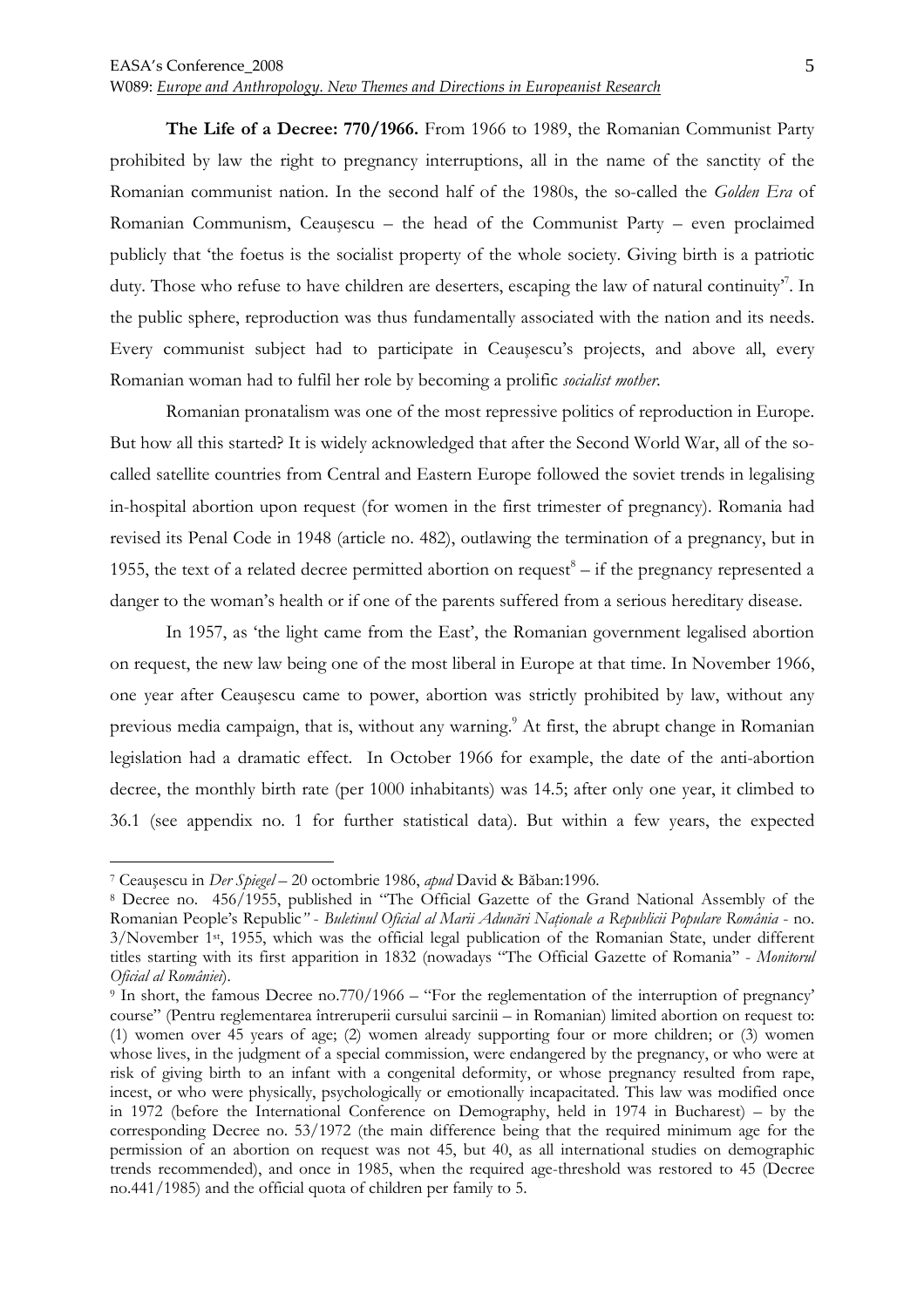$\overline{a}$ 

W089: *Europe and Anthropology. New Themes and Directions in Europeanist Research*

demographic results steadily decreased – women, forced to seek for themselves alternative methods of not having the requisite 'socialist babies', remembered old-fashioned methods of contraception or created new strategies for interrupting unwanted pregnancies.<sup>10</sup>

The inner motivation of such a strict political demography (Fischer: 1985; Kligman: 2000; Popa: 2006) was related to different reasons: first, to the 'multi-developed' nationalism developed by Ceauşescu's regime. Assuring the strength of the nation, the regime was assuring its greatness in terms of number. Second, the massive and the rapid development of the communist economy had to be sustained by a massive correlated workforce. And third, last but not least, the communist morality, highly patriarchal, was reinforcing and resemantising the traditional mentalities of the Romanian culture. A according to them, the family was supposed to be as big as possible, and sexuality should be assumed only in terms of reproduction. In short, being a communist moral subject was equal with being a prolific mother-comrade.

Ceauşescu's pronatalism lasted for 23 years, being legitimated and reinforced day by day by the State's propaganda. Following the overthrow of the regime in December 1989, the new government reversed the restrictive abortion legislation. A new law (the second one voted upon in the new regime) was passed, authorizing the importation, production and sale of modern contraceptives, and permitting abortion on demand to be performed by qualified personnel (through the first trimester of pregnancy). After the years, only the old mentalities have remained. The stories and the memories of that time, an unspoken reality in the communist era, are still a contemporary taboo….

**Remembering Romanian Pronatalism: Forms and Problems of Memory.** Even if the contemporary memory boom and the omnipresence of the politics of memory are normal phenomena of postcommunist societies of Europe, one should underline that, at a closer look, not all the pasts are remembered in the same way. While certain pasts have become the centre of numerous studies, public debates and legislative projects, some are under the spell of a generalized silence. Romania's pronatalism could be listed under the last category. According to the memorial theory of Jan Assmann<sup>11</sup>, the past could be remembered, at the level of an entire society, through different forms, among which the form of a communicative memory (the social

<sup>10</sup> I am using the term 'unwanted pregnancy' it its broader meaning, including not only the 'undesired', but also – and, in that cases, especially – 'unable to assume' (from a socio-economic point of view) future state of motherhood.

<sup>11</sup> Cf. Jan Assman : "Collective Memory and Cultural Identity", *New German Critique* 65, 1995: 125-133. For in details studies of his tipology of memory and rememoration, see also his volumes *Moïse l'Egyptien : un essai d'histoire de la mémoire* (Paris: Flamarion, 2003) or *La memoria culturale: Scrittura, ricardo e identità politica nelle grandi civiltà antiche* (Torino: Einaudi, 1997)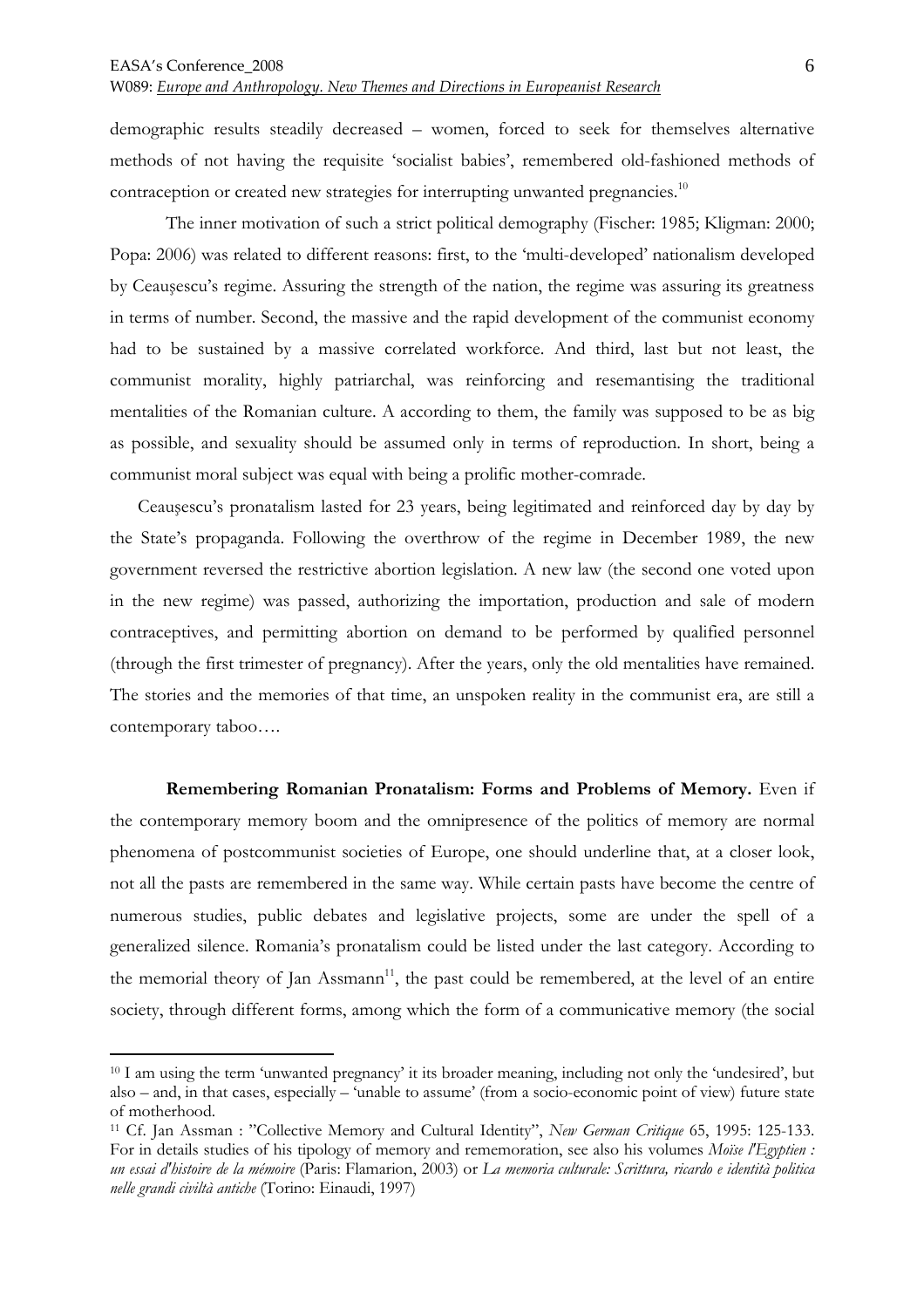memory divided, in the private sphere, between the perople who lived that special past), and the one of a cultural memory (the past is brought into the present public sphere by and with the means of culture). In relation to those, a third form –a historical memory, the official record of the past – could be added. Following those general differentiations, I have analysed the memory and contemporary 'low rememoration'<sup>12</sup> of communist Romania's pronatalism, trying to examine as well the different relations that can be established between them. In the following paragraphs, I will discuss those forms of memory which are present in the contemporary Romanian society, being more or less manifested in the public sphere, as well as the interrelations between them. My hypothesis is that, as the commemorative social memory of Romania's pronatalism is always influenced by the present of rememoration, its cultural memory could be highly influenced by the official record of the past remembered, as well as by the contemporary politics of memory towards the communist past (at national or transnational level).

At the level of contemporary public sphere, the Romania society seems to have forgotten the injustice and traumas of the former regime's political demography. This past is lowremembered if one compares it with the public rememoration of other communist dramas like, for example, the collectivization - the socialist transformation of agriculture, or the socialist omnipresent police, the famous *Securitatea*. Unfortunately, this low-rememoration is highly influencing the reproductive health of the current Romanian society, massively tributary to its socialist past. During all the twenty-three period of abortion interdiction, at the level of discourse, Romania seemed the "Gilead-ian paradise"<sup>13</sup> of giving birth and raising children. In reality, much of the pronatalist public policies, in terms of supportive measures, were true in full only on paper. In relation with all shortages presented in the everyday life, the families simply could not raise the demanded quota of minimum four children, so they had to develop numerous strategies and contra-strategies in order to oppose Ceauşescu's pronatalist policies.

Although there were no laws against contraception, its importation, becoming a political a taboo, ceased from the late '60s. With no means of professional contraceptives, and thus forced to become mothers, the women of communist Romania started a silent war against the regime and its pronatalist policies. In time, a real industry of abortion and pregnancy interruptions

<sup>&</sup>lt;sup>12</sup> I propose the concept of 'low-rememoration (low-memory)' in order to characterize the social discussion of certain past-facts into the present which are not the object of a real general rememoration at the level of the public sphere of that society (through debates, commemorations, patrimonialization, etc.). At the same time, they are not entire forgotten, an argument in this sense being their acute presence in the social, commemorative memory in the private sphere. From time to time, they could as well 'surface' on the public agenda, being often influenced by different politics of memory.

<sup>13</sup> For details, see the well known novel of the Canadian writer Margaret Atwood, *The Handmaid's Tale*, about an imagined society who used physically reproductive-fit women as wombs for its future subjects.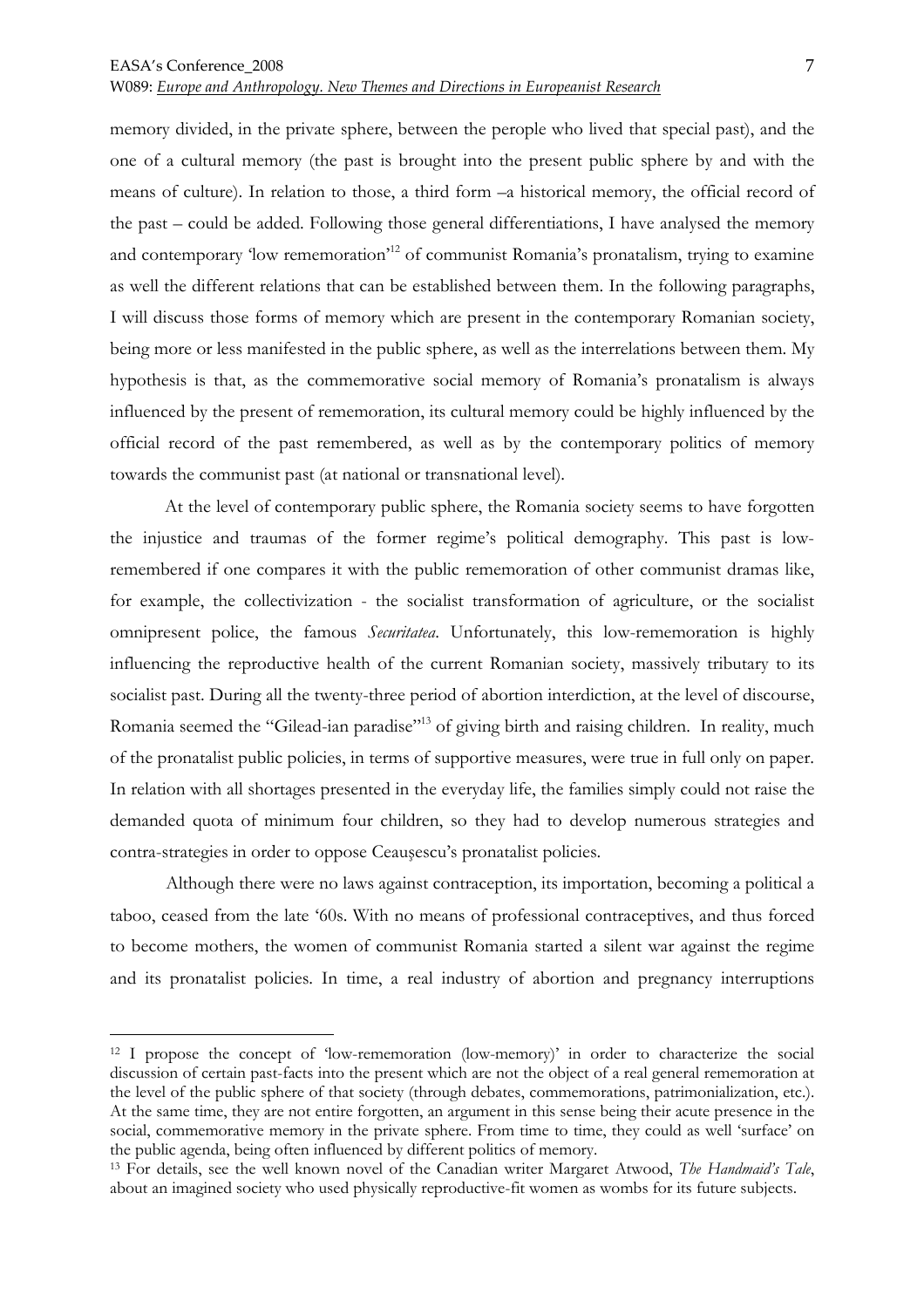emerged into the shadows. Performed under the closed doors, by medical personnel<sup>14</sup> or as well as by amateurs (abortion interruptions being a very good source of additional income), the illegal abortions became the only general method against conception. The ones who did not have the possibilities of having an interruption of this type, often tried to 'resolve the problem by their own', i.e to induce themselves a 'spontaneous abortion', in order to arrive bleeding at the hospital, and here to receive a professional end of pregnancy. Sad but true, self-induced abortion became, especially in the last years of communism, a *per se* method against conception.

 Besides claiming lives, unsafe clandestine abortions – which involved many potentially very dangerous techniques, such as scraping the uterus with a rubber tube, uterine lavage with a caustic fluid, introduction of foreign bodies into the uterus or external trauma - permanently maimed many more women (David & Băban: 1996). At the same time, the maternal mortality rate, as well as the infant mortality one, was the highest ones in Europe, although the Party used numerous methods<sup>15</sup> to keep quiet on all its internal affairs. The sad effects of pronatalist policies implemented by Ceausescu's regime were disastrous during and after the communist period. Even if the anti-abortion decree was the second law who passed after December 1989, the pronatalist legacy was not entirely eliminated by this mere act. Suffice it to say that the number of women who died because of illegal abortion is approximated to 25.000 between 1967 and 1989. If one also adds the rates of infant mortality, 26.9 per 1000 in 1989, one is given a clear picture of the price the Romanian population had to pay in the name of ensuring 'the nation's vigour'<sup>16</sup>.

However, figures cannot speak about another type of legacies, as the degradation of human condition, the falsification of couple's relationship, and, most of all, the creation of a certain type of mentalities in relation to reproductive health. In its two transitionary decades after 1989, Romania lost almost one million people, as a direct result of a severe drop in birth rate. Even today, almost twenty years after communism, one cannot speak about a real, operational sexual education among the Romanian society, not even restricted to the young generation. Although modern contraceptives are greatly available nowadays, the number of abortions is still

<sup>14</sup> A special case was the one of the village midwives. Very skilled in their field, their skills were forbidden during communist times, and often punished for performing gynaecological help to the ones in need.

<sup>15</sup> One of those was not to declare the mortality numbers, related to illegal abortion and its complications as such, but as any other medical problem or disease. On the national, as well as the international level, the Party's – represented by its leader - opinion in relation with the State's demographic politics was more than clear: "Each state has the sovereign right to promote the demographic policy and measures which it considers best suited, according to its national interests, without any intervention from the outside." (Ceauşescu, in a speech delivered at the Population World Conference, held in 1974 in Bucharest, quoted in N. Branzei & V. Ghetan, "Population – a Decisive Factor for the Development of Our Socialist nation", *The Socialist Era*, February 15th, 1986:3, *apud* Kligman: 2000).

<sup>16</sup> For a clear demographic analysis on this matter, see Vladimir Trebici, *Genocid şi demogrqfie (Genocide and Demography),* Humanitas, Bucureşti: 1991.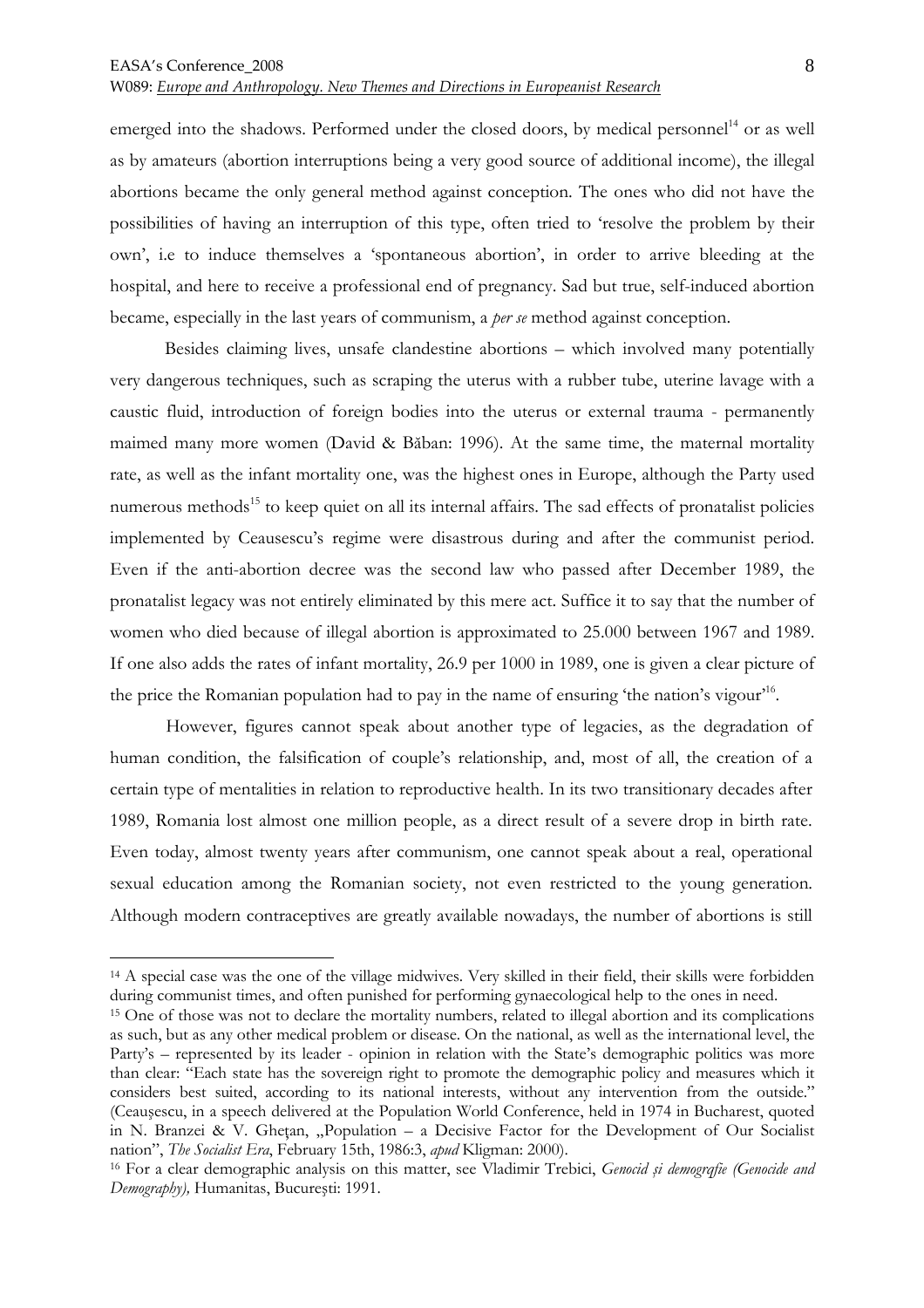$\overline{a}$ 

W089: *Europe and Anthropology. New Themes and Directions in Europeanist Research*

extremely high. More, phenomena like self-induced abortions and children's abandonment still measure far above the ground rates. This paradoxical phenomenon can be explained by an 'abortion culture'<sup>17</sup> who still characterizes Romania's reproductive health, a legacy of its communist past. The lack of a proper education regarding contraceptive methods, combined with persistent taboo-mentalities, lead to the reluctance of women to control their fertility by other means than abortion. At the same time, despite the fact that modern contraceptives are much easier to obtain, their price is still high for most of women.

Another possible cause in not actively remembering pronatalism, as a major social trauma, is the fact that, at least at a superficial level, there is no one to blame - no one to blame, no one to trial, no one to punish as the major scapegoat. In fact, is no one and everyone, but the reality had so many hidden aspects, that it becomes more and more complicated to start a remembering process, along with a looking-back analysis. More, the official record of communist regime's political demography– the official memory of that time – is another possible strong motivation of the present low-memory of Romania's pronatalism. In Romanian Communism, the abortion debate was not perceived as a simple phenomenon of reproductive policies, as it appears, for example, in Occident. In Ceauşescu's Romania, pronatalism was one of the devices by which the *New Man* had to be constructed. During the anti-abortion and *pro-family* campaigns from 1966 to 1989<sup>18</sup>, in order to legitimize its demographic policies, the Party invented a new past and a new present by constructing a new identity, the one of *socialist mothers*. Thus, a new social tradition was set into place. As developed by Hobsbawm (1983), the concept of 'invented tradition' refers to "a set of practices, normally governed by overly or tacitly accepted rules and of a ritual and symbolical nature, which seek to incalculate certain values and norms of behaviour by repetition, which automatically implies continuity with the past". The general rule and alternative reality that the Party wanted to implement in pronatalist Romania was that the woman's most sacred, historically transmitted role was the one of giving birth and rearing children, thus fulfilling her contribution to the nation's vigour:

<sup>17</sup> Along with this powerful 'abortion culture', who affects the reproductive health of the Romanian society to its very core, another destructive consequence of the communist-related mentalities is the reluctance to gynaecological controls and complementary measures. This phenomenon, who characterizes the generations of women aged more than 40, is related to the mistrust and even hate those women developed, in time, to the imposed gynaecological controls performed all over the '80s in communist Romania, as a direct control of the Party over the nation's body.

<sup>&</sup>lt;sup>18</sup> The sources I have analysed could be delimited in two main domains: on the one hand, the official documents - from Ceauşescu's reports, speeches and articles, reports of the Party's sessions, legislatives acts concerning the state's demographic policies, to related articles published in the Party's newspapers and official journals (i.e. *Scînteia* & all). On the other hand, the common studies for the popularising of the Party's policy, as medical brochures, little family encyclopaedias, journals and almanacs for women (written in a semi specialised language, but nevertheless very persuasive).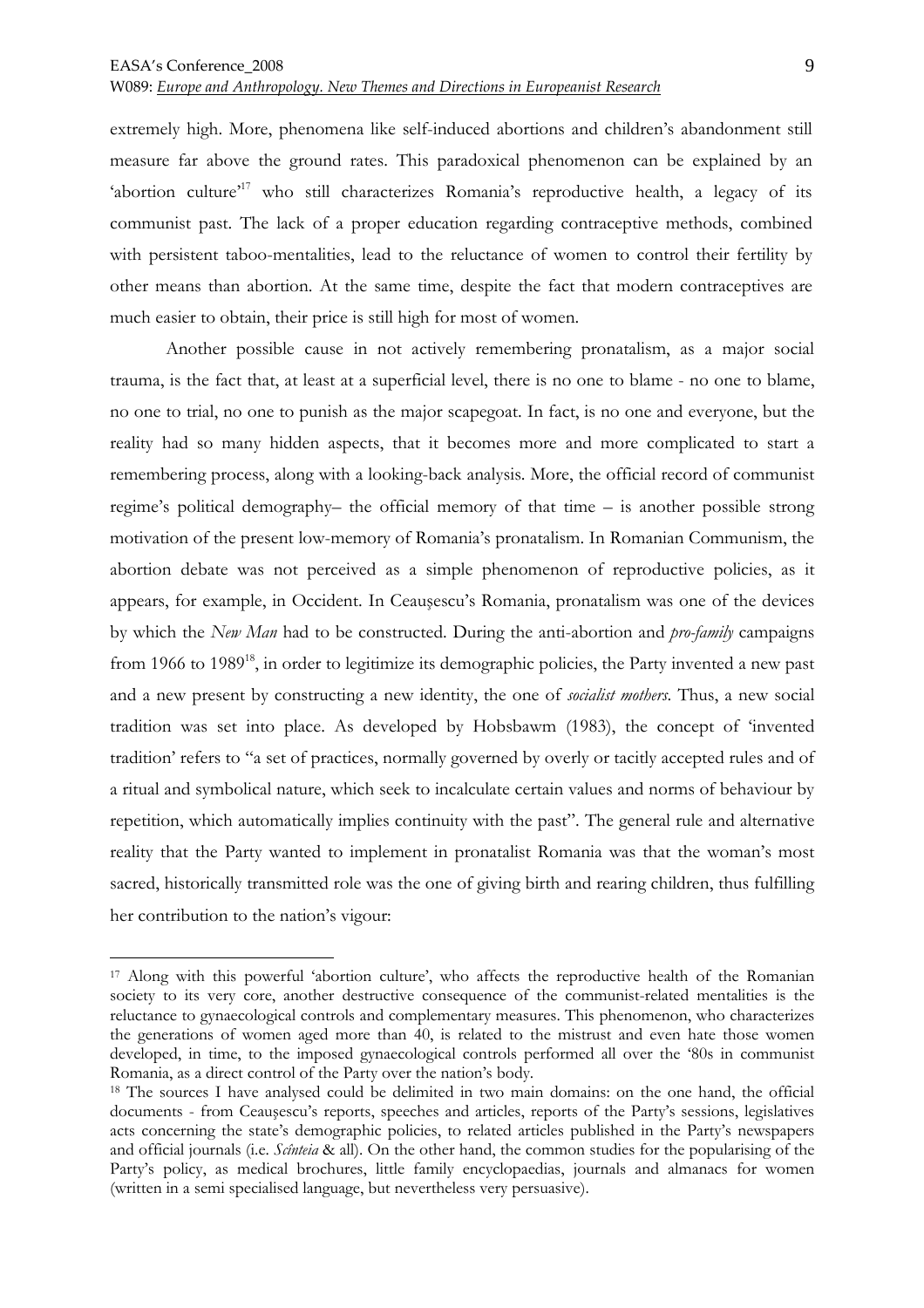"*The greatest honour and most important social role for woman is to give birth, to give life, and to raise children. There cannot be anything more precious for a woman than to be a mother, except to ensure the realisation of nature's laws in her own life, to procreate, to ensure the continuous development of the people, of our nation. There cannot exist for a family and for a woman a greater pride and joy than that of having and raising children"<sup>19</sup> .* 

Essentially a process of formalization and ritualization, the invented role of the *socialist mother* was developed through intense campaigns of daily propaganda: from the media to the school books, the image of the *socialist mother* and her role in the construction of the 'great Romanian communist nation' irrupted everywhere. Taking into account that it is actually "women, who reproduced nations, biologically, culturally and symbolically" (Yuval-Davis: 1997), the Party reproduced and reinforced stereotypical gender roles <sup>20</sup> through nationalist and pronatalist discourse: maternity and motherhood thus became the most recurrent leitmotivs of the public sphere. During the entire period of abortion interdiction, maternity and children especially were exalted in the media as 'the fulfilment of women's destiny', 'the wonder of nature', 'the wellspring of  $life^{21}$ .

Starting from the early '70s, the presses was filled with accounts of perfect mothers, who had devoted themselves to the bearing and raising of their children and, in their old age, were enjoying the outcomes of such an exemplary life. This model was a present leitmotif even in the primary-school's manuals. Here, the youngest generations (among them future possible *socialist mothers*) were able to read and discuss prototype stories such as 'The Tale of Vrâncioaia'. The tale

<sup>19</sup> Ceauşescu, 1988, *apud* Kligman: 2000 (My translation from Romanian, as all the other texts of the same type that follows).

 $^{20}$  It is important to underline that those stereotypes were, in a certain way, already latent in the Romanian culture. As developed by Hobsbawm, one of the most interesting parts in re- inventing the past/present is "the use of ancient materials to construct invented traditions of a novel type for quite novel purposes" (Hobsbawm: 1983). In constructing maternity as the core of a socialist woman's life and attributions, Romanian communism was in fact constructing on the foundations of the traditional patriarchal Romanian society, which perceived woman primarily in terms of passiveness and submissiveness.

<sup>&</sup>lt;sup>21</sup> The press articles from those years, and especially from the last decade, when pronatalist policies and their propaganda were at their best, had titles and subtitles such as:"Children – the joy of Trifa family/Copiii – bucuria familie Trifa"(*Health* / *Sănătatea*, no. 3/1984); "The Children's Health – the Richness of the Future / Sănătatea copiilor – bogăția viitorului" (*Health* / *Sănătatea*, no. 4/1984); "The Joy of Life (i.e., the children – author's note)/Bucuria vieții" (*Health / Sănătatea*, no. 4/1984); "The Great Concern with which the Country lends an Eye to its Children / Imensa grijă cu care țara își veghează copiii" (*Woman | Femeia*, no. 3/1985); "The Children – the love and concern of the entire country / Copiii – dragostea și grija întregii țări" (*Woman | Femeia*, no. 6/1985); "The Romanian family – the reason for reaching through the centuries: everlasting teachings of the Romanian history / Familia românească – temeiul dăinuirii și statorniciei prin vremi: perene învățăminte ale istoriei românești" (*Scînteia*, September 18, 1986), etc.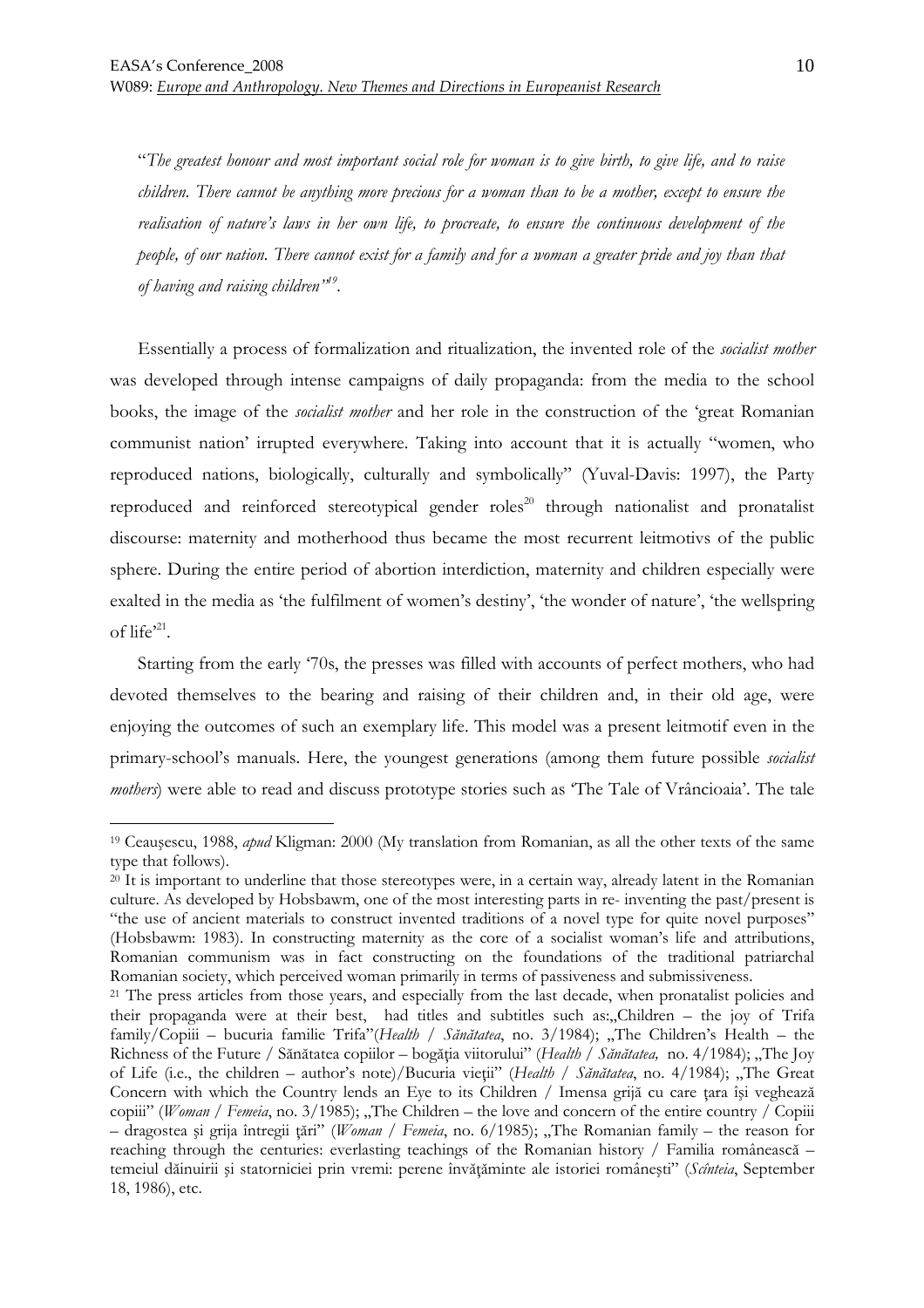presents exemplary old mother Vrâncioaia who, by giving birth and rising seven brave children, contributed to the victory of Steven the Great (one of the Romanian princes of the fifteenth century, a warrior model in the Romanian historiography) against the Turkish invaders. History itself was re-written in order to represent motherhood as a specific value of the Romanian nation. Fom the Dacian<sup>22</sup> women to the present, the Romanian women were fighting for maintaining their people and their nation. The written media was invaded with 'true-stories' about model families and their babies. Television shows were dedicated to this, and the 'particular subject' started to flourish also in literature and arts. From media to national celebrations, from art to science<sup>23</sup>, the motherhood-model irrupted everywhere.

 Inculcating a gendered responsibility through the nationalist discourse, the Party's propaganda continuously reinforced the patriotic duty of women to ensure the development and future of the nation. Thus, as maternity became the first and ultimate duty of the socialist woman, anyone who wanted to induce her own abortion, or who submitted herself to one, was officially stigmatised and thus symbolically excluded from '*socialist mothers'* society'. The interruption of pregnancies was seen as threatening the homeland's health, both individually (as abortions jeopardised every woman's physical and psychological health) and generally (as abortion determined a low birth rate, thus endangering the health and vigour the political body). Thus, another identity-construction appeared, in contrast to the responsible comrade and loving mother: the selfish, sinful woman who refused the benefits of motherhood. Starting with the beginning of the pronatalist campaign, the highly-stigmatized abortion *topos* appeared everywhere. The Party's official dailies were full with long studies incriminating abortion, signed by respected specialists:

*"I wish to state outright that any termination of pregnancy… is a brutal act that endangers women's health. Unfortunately, at present, certain young women think that the termination of a pregnancy, when done under the best hygienic circumstances and by a specialist, does not present a future risk for their* 

<sup>22</sup> The Dacs were the ancient Romanian tribes, before the Roman conquest (years 101-102, A.C.)

<sup>&</sup>lt;sup>23</sup> Even linguistics contributed to the motherhood construction. For example, an article published in *Femeia* Almanac *(Ioan N. Chitu, "The origin of the Romanian word femeie (woman)", <i>Femeia*, 1968, p.54) in 1968 and dealing with the etymology of the Romanian word *femeie (woman*) revealed the close connection between woman and the family by analyzing it from a linguistic point of view. The author explains the evolution of the Romanian word from the Latin one *familia*, which is identical with the present Romanian word denoting family. Thus, *femeie* (woman) and *familie* (family) overlap in a significant way; this was also used as an argument in constructing the role of woman as the preserver and reproducer of the family unit. At the same time, the ancient origins of the word, and its preservation in time, were proof of the traditional relationship between women, motherhood and the family. At its imagistic level, *Femeia* Almanac was a continuous source of the propagandistic role of the ideal type of socialist woman: in the sixties, its front page was almost always an young woman; in the seventies, a woman with a child; in the eighties, a woman with children or, simply, just children. For exemplification, see appendix no.2.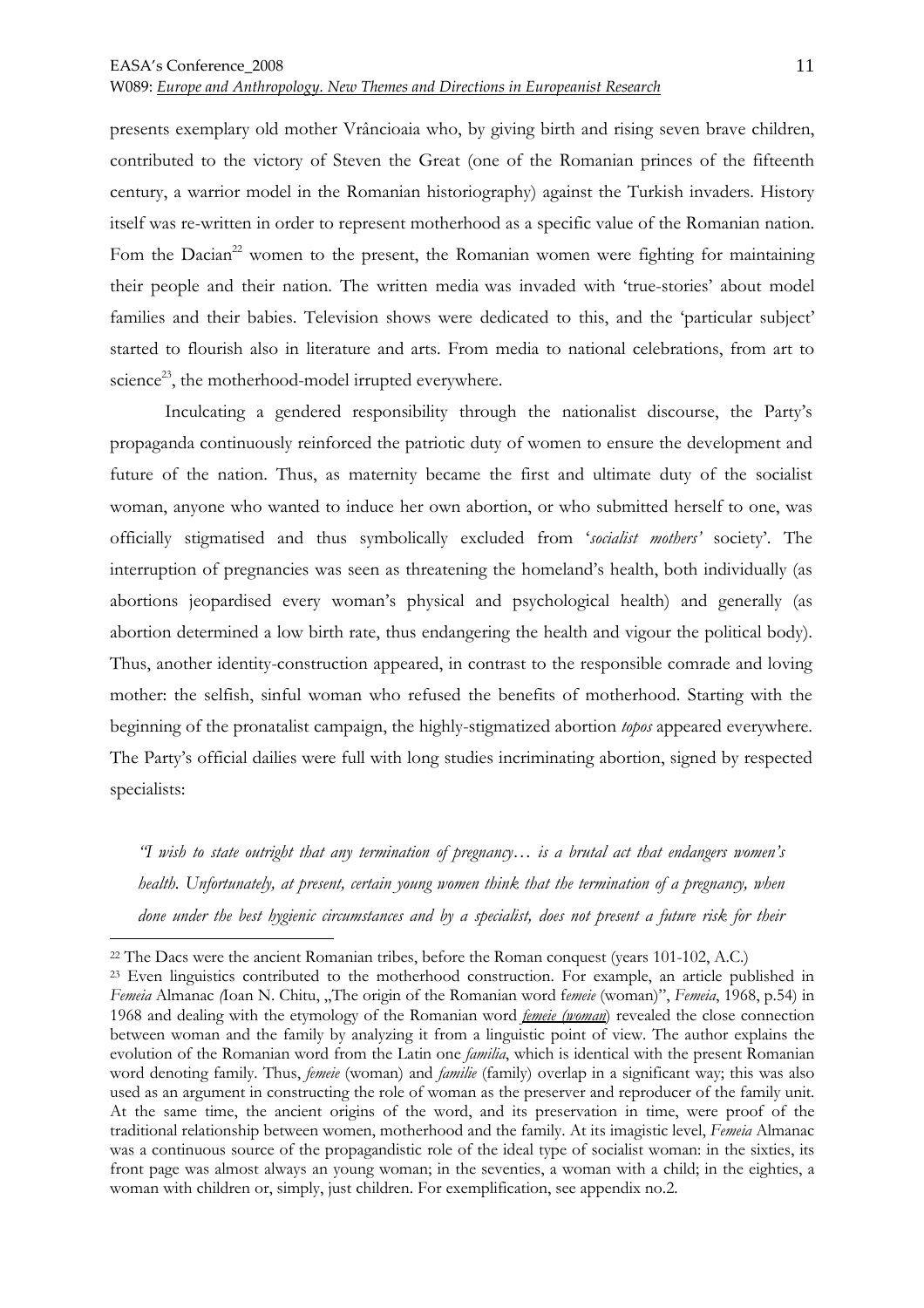*general health or for the possibility of having a child. This is erroneous. Interventions of this kind, performed even by the most skilled hands, can have negative effects on the organism…I also want to remind you that genital ailments have ill effects on women's psyches. The first trauma that leads to demoralisation is involuntary sterility. In any woman's life there comes a time when she wants to have a child, and if she is no longer able? The second is the heightened sensitivity of the entire organism. A similar result may derive from the repeated use of anaesthetics."<sup>24</sup>*

Especially in the last period of the 1980s, the State directed an intense propaganda campaign to incriminate abortion, officially classified as 'a social plague'. Complementary, contraception was also stigmatised, because of its dangerous secondary effects<sup>25</sup>. Female sexuality was taken into consideration only in relation to its reproductive function. A person was judged according to her/his being a Party member, the degree of commitment to the socialist cause, and the spirit of sacrifice for the nation. In this omnipresent context, not to become a mother – a sign of supreme selfishness - was perceived as the capital sin against one's nation.

This official record of Romania's pronatalist times constitutes itself, over the years, as a powerful historical memory of that time. Further, as the constructed tradition of the *socialist mother* was intrinsically developed on the basis of Romanian traditional culture and its correlated Orthodoxy, looking critically back to the pronatalist past becomes in the present a problem *per se.*  A law against abortion could never be successfully criticized in the Romanian contemporary society, fact with is influencing the past public rememoration. Nevertheless, a stronger rememoration of the communist pronatalist past should not be constructed around this, but around the ways the regime instrumentalized the people's bodies in order to fulfil its demographic plans. And the legacies that are still lives by the entire Romanian society.

<sup>24</sup> Dr. Gheorghe Theodoru, a specialist at the Polizu-clinic in Bucharest, in an article from *Femeia*  magazine, October 1966.

<sup>&</sup>lt;sup>25</sup> "Couples were to be instructed on the biological merits of procreation for reproduction of species, as well on the social ones for the reproduction of the work force. Educators and activists received all manner of booklets on the relationship between health and demography, marital harmony, care of infants and children, and the consequences of abortion… Discussion groups were organized at which individualized advice was also obtainable. Formal group instruction was offered at schools for mothers, for fathers, and for grandparents. Documentary films were shown for ideological-educational purposes." (Kligman, 2000: 143). In the field of cinematography, pronatalism was a central topic, but any reference related to abortion was officially censured. However, a film appeared in the '70s on this subject (following the official policies of "do-s and don't-s"), "Ilustrate cu flori de câmp" (Postcards with Wild-Flowers), based on a true story about a young girl who died after an illegal abortion. In the literary field, the subject was also prohibited – in the sense that it almost never survived the censorship's vigilance. Nevertheless, 'innocent hints' were made, as in Marin Preda's novel, "Cel mai iubit dintre pământeni" (where one of the heroines disappears after an unwanted pregnancy, and the main character, her lover, is put under investigation).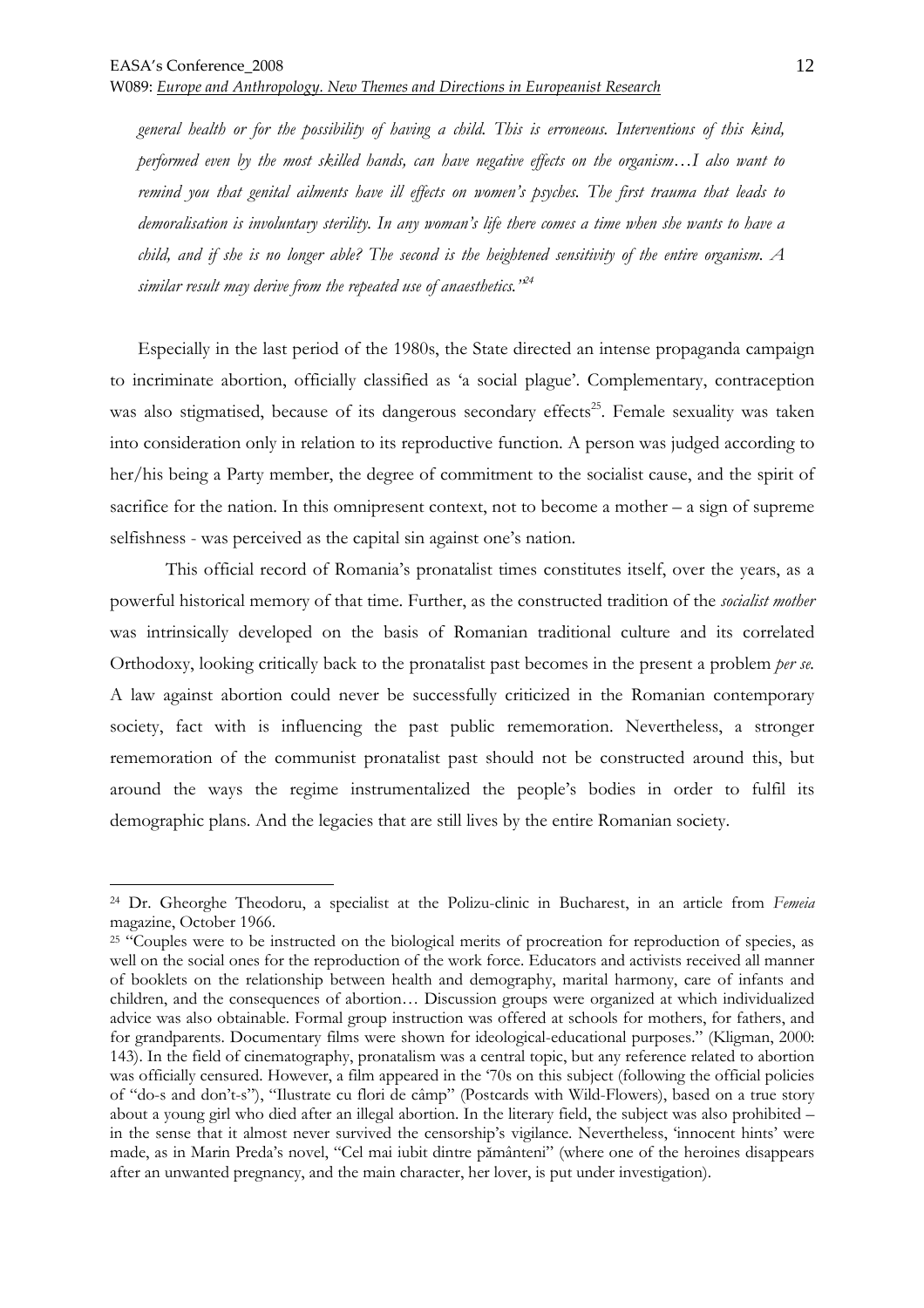For the moment, those topics are only sporadically discussed in the public arena (a major change occurring for a short time in 2007, after Romania won the *Palm d'Or* of Cannes Festival with a film about abortion's interdiction in the '80s). They are nevertheless fully vivid in the private, social memory of the people – especially women – who experienced Ceauşescu's demographic plans. The discussion I will further develop is constructed around this third form of the memory of pronatalism, the most impressive, yet unexplored – its communicative one. My study is based on an oral history project started in 2003, and continued during my master and doctoral research.

**Actors and Sites of Communicative Memory: Narrating the Individual Back into Collective.** In analysing the communicative memory of those times, manifested in the oral histories collected in the past years, among the first research questions I put myself was focussed on which are, exactly, the memory nodes that are interrelating the stories in a bigger, 'collective picture'. What are the common points of the looking back to that traumatic past? In short, what are the most recurrent memory-sites of the social memory or Romanian pronatalism? Even if memory is primary an individual psychological process, individual remembering is always taking place in a larger, omnipresent social context. Thus, the social memory of collectivities can be structured in numerous practices and memorial-sites: in speech, in writing, in ceremonies and customs, in body-attitudes and body-practices, in landscapes and objects, in museums and national commemorations, etc. The civilizations which do not use writing can, as well, deposit their memory into traditions and oral texts, in daily practices of life, in culinary customs or *rites de passage*.

 For the entire community, the sites of memory are thus "important to truth claims, identities and many other aspects of the human life. They are important for social and cultural continuity within ethnic, religious, national, and other groups, and across generations, occupational categories, and other identities. At the same times, the sites of memory can, and often do, become the focus of contestation…" (Climo & Cattell, 2002: 18). With all this in mind, one can thus speak, in the relation with the cultural memory of communist Romania's pronatalism, about different memory-sites: the language as memory-deposit, the sensorial memory or body-memory, the memory of places or, why not, the memory of the objects, etc. Memory can thus be seen and analyzed as an ongoing process, a continuous dialogue between the present and the past. In the following lines, I will restrict my analysis to two of such memory-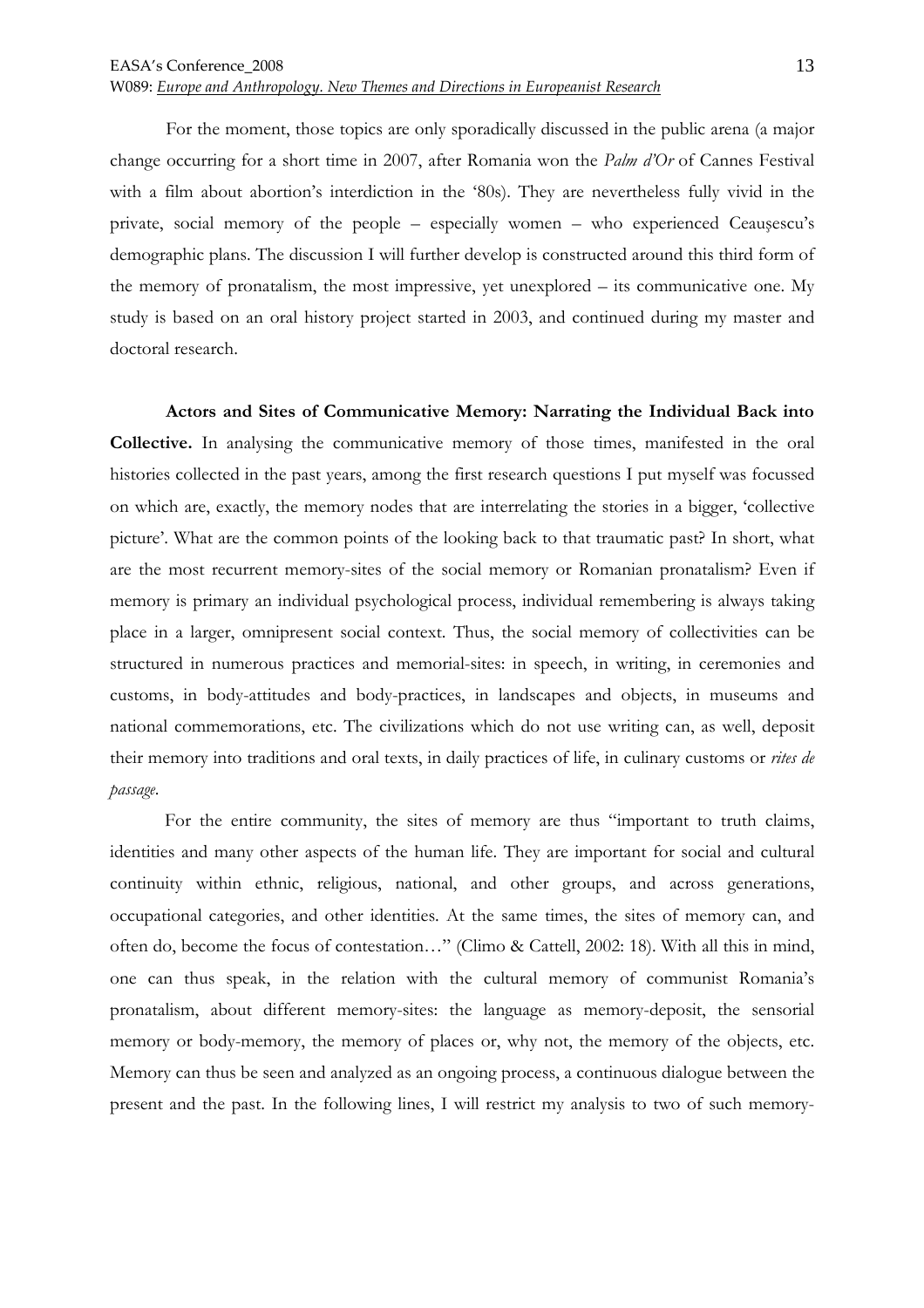sites, (a) the urban folklore<sup>26</sup>, constructed around the black jokes of that time, and (b) the memory-places.

 (a) Urban folklore as a memorial depository. In the case of communist Romania's pronatalism and abortion interdiction, language and oral expressions are one of the main memorial depositories. Abortion was one of the former communist regime's favourite taboos, and speaking about it was strictly forbidden in the public as well as in the private sphere. Even now, the language describing illegal abortions generally reflects this taboo. In terms of vocabulary, none of the interviewed informants (except, maybe, members of the medical body) mentioned abortion by name, using instead numerous euphemistic expressions: "a da afara/to expell ( = to abort)", "a scăpa/to drop off ( = to abort)", "a lepăda / to drop out ( = to abort) "  $\alpha$ , a lua/prinde aer / to take air (=to abort, in the sense of making the air entering the placenta)",  $\alpha$  rezolva / to resolve  $(=$  to finished the induced abortion, in the sense of a medical intervention)",  $\alpha$  sonda/ to probe" (= to induce an abortion using a home-made probe), etc. Of course, a larger analysis of all of those euphemisms should be made with respect to their genetic and generic context. Many of those expressions were already part of passive popular vocabulary, but the pronatalist era imbued them with new meaning, and they re-entered the language bearing testimony to a difficult past.

 From this point of view, one can analyze numerous the large numbers of communist-era black jokes about abortion as a particular form of pronatalist folklore. Taking into discussion the multiple facets of daily life touched by this social transformation of sexuality, and especially the lack of modern contraception, the pronatalist jokes were extremely popular in the underground public sphere. *In nucce*, they were generally seen as a primary form of protest against the overly restrictive politics of reproduction. Thus, a black joke like the following:

*A woman calls Radio Erevan, asking:* 

*'Is it true that one can use aspirin as a contraceptive method?'* 

*'Yes, comrade!' comes the quick answer.* 

 $\overline{a}$ 

*After five minutes, the same woman calls again:* 

*'And how exactly can one use aspirin as contraception?'* 

*'By keeping it between the knees – that's how!'* can be understood only in its genetic and generic context. Along with the official banning of abortion on demand, the communist regime also

<sup>26</sup> The folklore as 'cultural memory in motion' is a common idea of the text-context analysis of ethnofolkloric studies. Nevertheless, my research on the urban folklore related to the memory of abortion during communist Romania is a part of a larger context, namely the language as memorial-depository, given the specificity of the histories collected.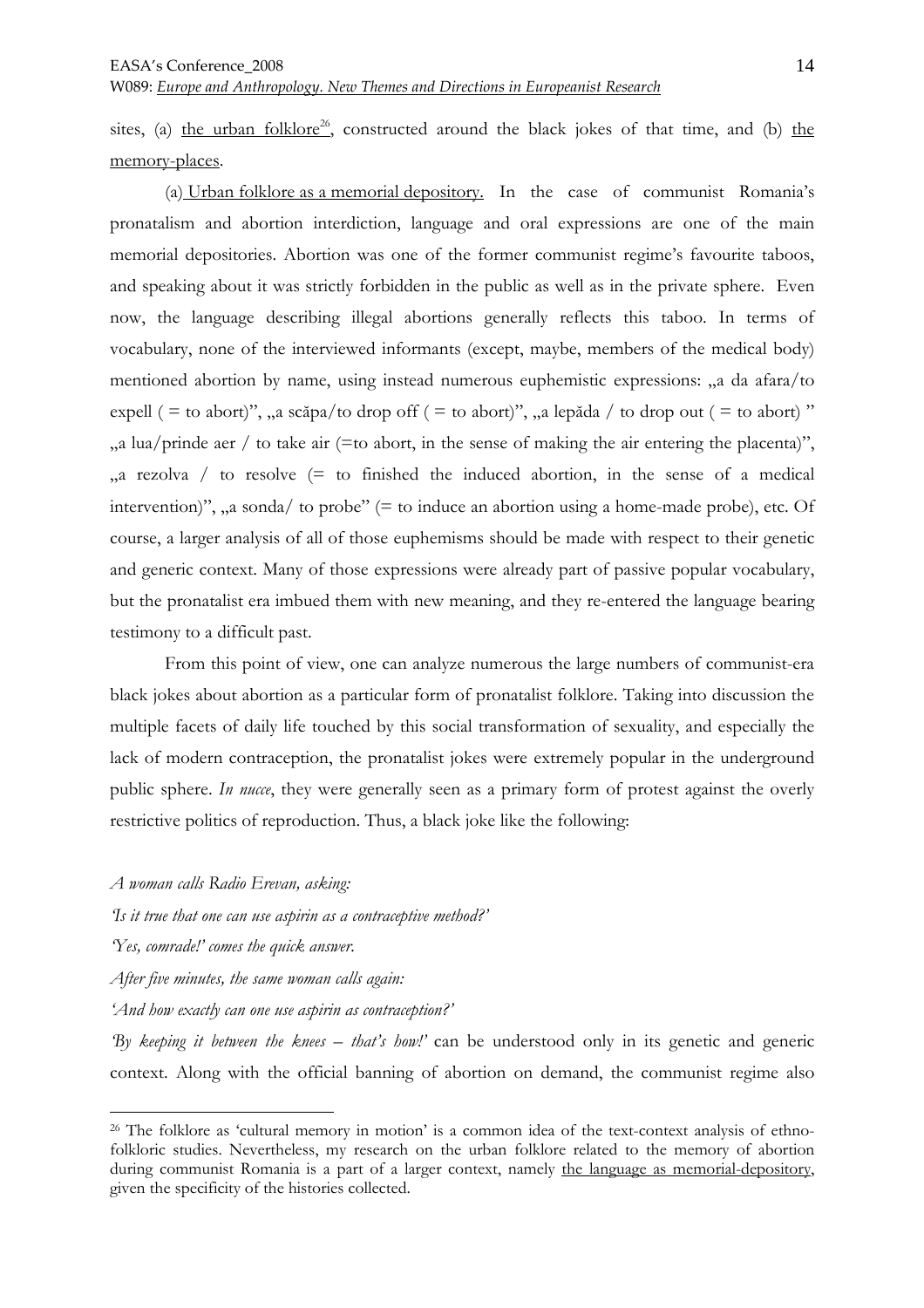W089: *Europe and Anthropology. New Themes and Directions in Europeanist Research*

restricted the people's access to modern contraception, making them impossible to find in the public sphere. Couples were thus forced to turn to more 'traditional methods', from the interruption of the sexual act to the use of a large number of surrogate substances and products, including the famous aspirins. In short, their objective was to modify the temperature or the internal chemistry of the woman's vagina in order to impede conception. In most cases, along with being totally ineffective, they were also extremely deleterious to reproductive health. Thus, the idea that the best contraception was abstinence, or 'the aspirin kept between one's knees', gained currency.

(b) Memory in places. People often become emotionally attached to certain places, and those places have the power to evoke forgotten memories or even entire pasts. Thus, a place can become a historical and memorial trace with special importance for a certain individual, a social, professional or religious group, a nation or an entire civilization. By extension, places can also be 'un-remembered', as when buildings or other landmarks are demolished and can no longer serve as repositories for the memories and meanings once stored in them (Climo & Catell 2002 : 21). Called *memory places<sup>27</sup>* or *memoryscapes<sup>28</sup>* in scholarly texts, those memorial storages can function as *spatial imagos*<sup>29</sup> capable of launching the process of recollection.

 Among the most prominent memory places concerning pronatalism during communistera Romania, the two most revisited are 'the hospital' and the 'Prefectura', the official political police headquarters, where all the women who tried to have an illegal abortion were brought. The hospital building, situated at the end of the road, was a place that women sought and dreaded at the same time. The large majority of so-called 'spontaneous' abortions were illegally induced at home, so they had 'to be finished' at the hospital, as many women recall. The hospital thus becomes a place where all the recollections meet, from the terrible fear of being discovered to the terror of being forced by the regime to carry such a 'damaged' pregnancy to term, to the dread of the political police force, whose members were perpetually lurking in the hospital's rooms to detect 'crimes against the nation's vigour':

*We arrived during the night. At night, as with everything like this, it was compulsory that a commission of doctors was gathered from the entire hospital. So, even though the doctor from the gynaecological department was there, at his post, he couldn't start to help me, to finish the job – no matter the* 

<sup>27</sup> Cf. Robert Archibald: 'A Personal History of Memory', in Climo & Cattell: 2002

<sup>28</sup> Cf. Nuttall & Coetzee, 1998, quoted in Climo & Cattell: 2002

<sup>29</sup> In short, the *imago*-s are those mini-memorial sites, such as flash-backs, containing a different degree of historical truth - for example, the indelible image of the Red Army tanks when one speaks about the events at Tiananmen Square. For an exhaustive theory of the *imago*, see the study by Norman M. Klein: The History of Forgetting. Los Angeles and the Erasure of Memory, Verso: London, New York, 1997.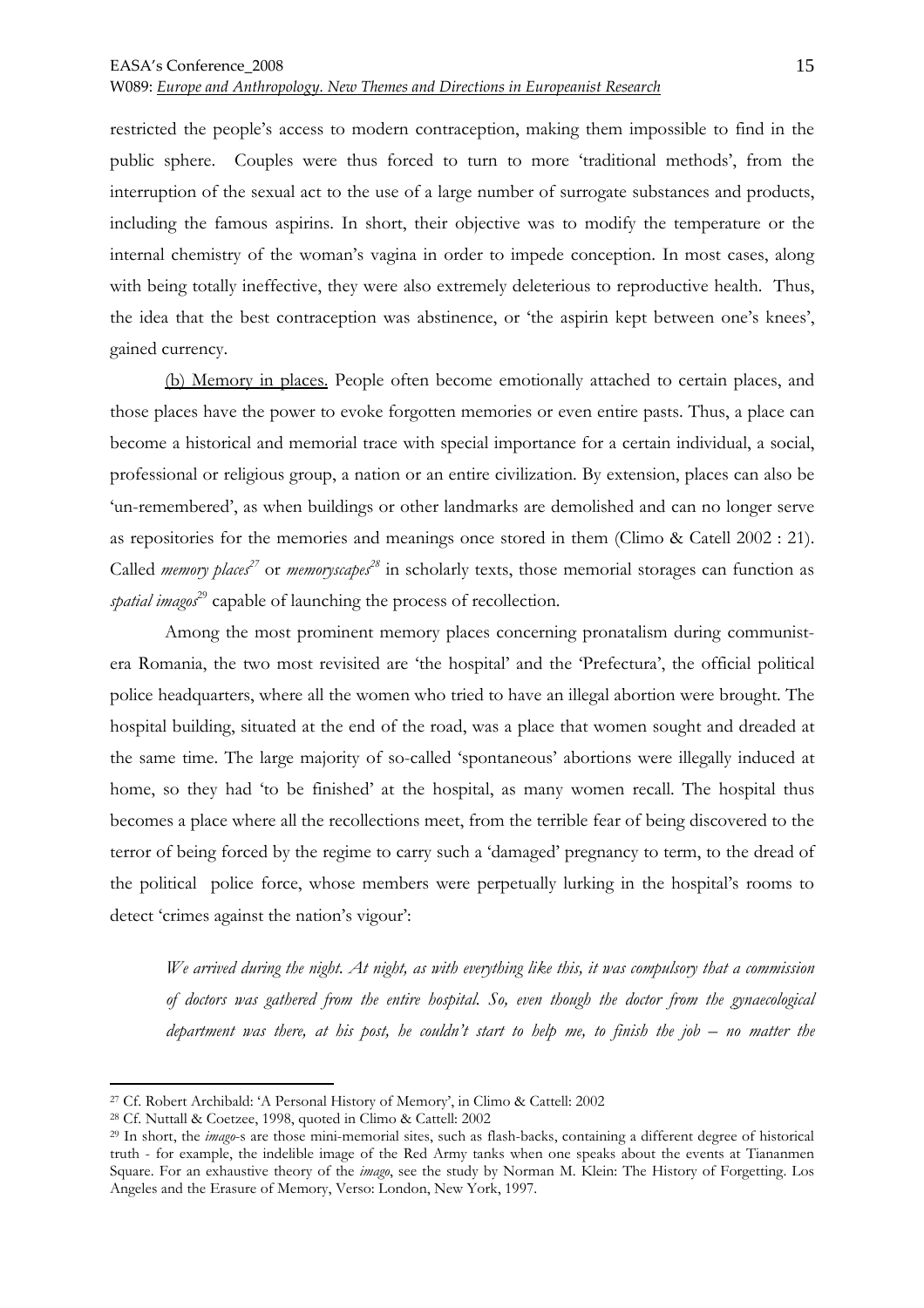*consequences – until this commission was gathered. So they said, Mr. X from that department, he should come, everybody should come…He put me there, on a table, and during that time, the blood started to run down me, once, twice, running down on that table; on every table there was a plastic device, to prevent damage to the table itself, and then a pail on the floor, for the blood to run down into. That's how it was, back then. And one could hear, gâl-gâl-gâl, poc. Gâl-gâl-gâl, poc. Two times, at least two times I remember, I was bleeding really hard. And I said, 'Ahh, I feel better now', and the nurse replied, 'Listen, doctor, she has already started to see Heaven there!' and then I realized that it was not supposed to be a joke. And he said, 'Go and tell them to come, drop everything and come: this woman is dying here and me, I have to wait for them….*(I.A., primary school teacher, 43 years old, interviewed September 2003)

 Related to this memory place, 'going to the Prefectura' – the place where all the Party's men gathered to develop its policies, including the pronatalist one – is another major topos in the communicative, social memory of pronatalism. The women's memory of the place *per se* is generally associated with the sensorial memory of the fear they endured there, or with the recollection of the public moral condemnations and harsh criticisms rained upon them. The 'Prefectura' thus becomes a special memory place, the centre of a maze formed by numerous different memories, all traumatic, all painful to remember.

**Remembering to Forget, or Some Final Open Conclusions.** More than another past through the current national politics of memory towards communism, to publicly remember Romania's pronatalism is trying to enter into the history of personal trauma of all the communist subjects involved. Implicitly, this stands for another reason for which communist pronatalism is not strongly rememorized in the current post-communist society. As one of the women I have interviewed stated, 'I don't know if you believe me of not, but there are some things that I forget, I *had to* forget'. Nevertheless, remembering is an important past in overcoming trauma, this being one of the major truth underlined in all post-communist studies dealing with politics of memory: 'Nations, like individuals, need to face up to and understand traumatic past events before they can put them aside and move on to a normal life… Preventing dictatorship's return requires a full understanding of the mechanisms of dictatorship… A nation's discussion about how to face its past is central to the challenge of building real democracy<sup>30</sup>. In the construction of the future Europe, the past is thus playing its role...

<sup>30</sup> Rosenberg, *The Haunted Land*, *apud* Eyal, 2004 : 13.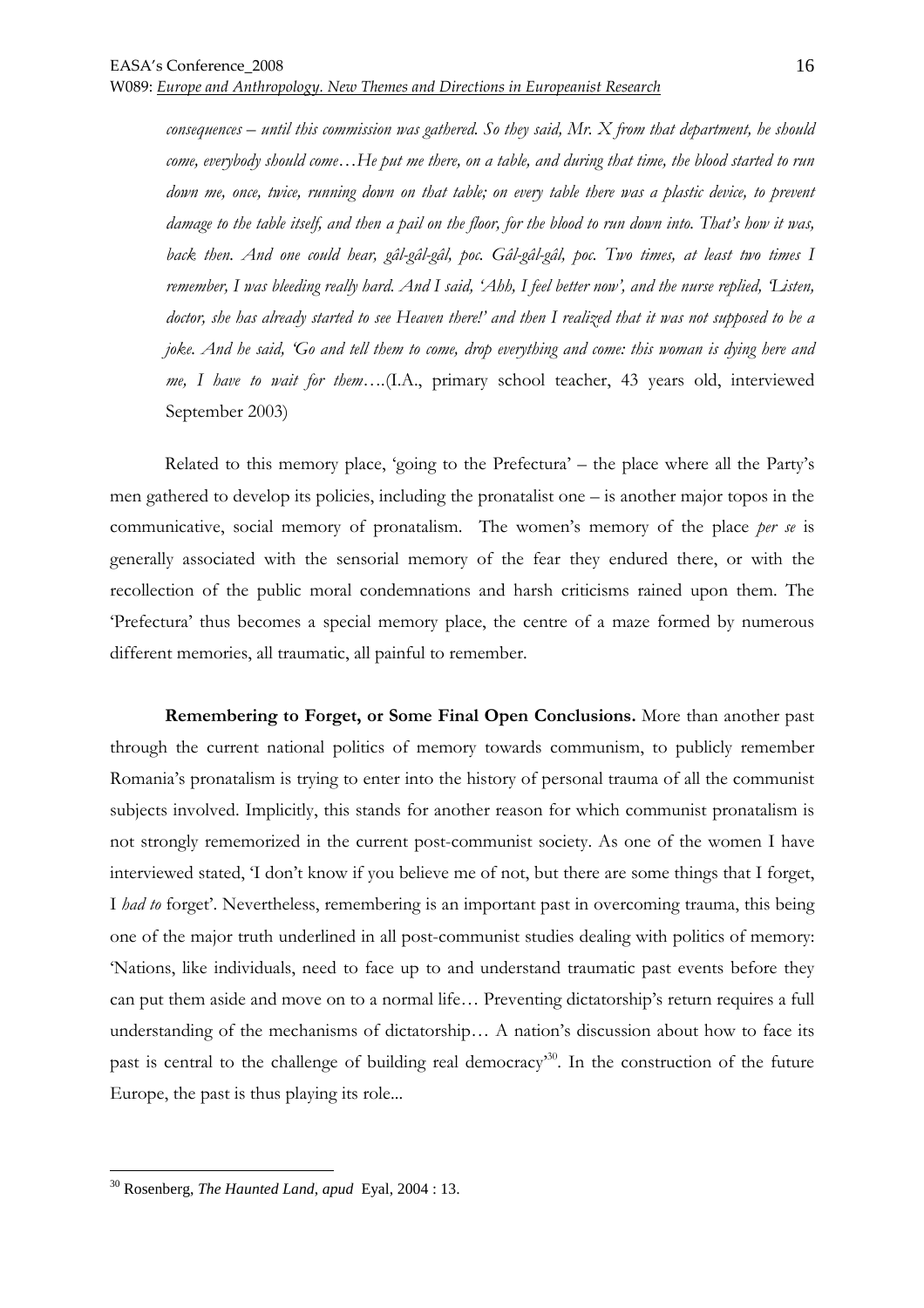#### **Selected bibliography:**

- 1. Almanahul *Femeia (* Woman Almanac) and *Femeia* Magazine, 1966-1989
- 2. Berelson, Bernard: 'Romania's 1966 Anti-Abortion Decree: The Demographic Experience of the First Decade', *Population Studies* 33 (2), 1979: 208-222
- 3. Berliner, David: 'The Abuses of memory: Reflection on the Memory Boom in Anthropology', *Anthropological Quarterly*, 78 (1), 2005: 197-211
- 4. Ceauşescu, Nicolae: *Rolul familiei în societatea românească* ( The Family's Role in the Romanian Society), Editura Politică, Bucureşti: 1988
- 5. Ceauşescu, Nicolae: *Romania on the Way of Completing Socialist Construction*. Reports, Speeches, Articles, vol. 1-31, Meridiane Publishing House, Bucharest: 1969-1989
- 6. Candau, Joël: *Anthropologie de la mémoire*, Que sais-je ?, PUF, Paris: 1996
- 7. Candau, Joël: *Mémoire et identité*, PUF, Paris: 1998
- 8. Climo, Jacob J; Cattell, Maria G.: *Social Memory and History. Anthropological Perspectives*, Altamira Press, New York, Oxford: 2002
- 9. Connerton, Paul: *How Societies Remember*, Cambridge/New York: Cambridge University Press: 1989
- 10. Confino, Alan: 'Collective Memory and Cultural History: Problems of Method', *American Historical Review*, December 1997: 1386-1403
- 11. David, Henry P.: 'Abortion in Europe, 1920-1991: A Public Health Perspective', *Studies in Family Planning* 23 (1), Jan.-Feb., 1992: 1-22
- 12. David, H. & Băban, A.: "Women's Health and Reproductive Rights: Romanian Experience", *Patient Education and Counseling* 28, 1996: 235-245
- 13. David, H. & N. H. Wright: 'Abortion Legislation : the Romanian Experience'*, Studies in Family Planning* 2, 1979: 205-210
- 14. Eyal, Gil: 'Identity and Trauma. Two forms of the Will to Memory', *History and Memory* 16 (1), 2004: 5-36
- 15. Fisher, Mary Ellen: "Women in Romanian Politics: Elena Ceausescu, Pronatalism, and the Promotion of Women", *Women, State and Party in Eastern Europe*, Sharon L. Wolchik & Alfred G. Meyer (eds.), Durham, Duke University Press: 1985
- 16. Gessat-Anstett, Elisabeth: *Une Atlantide russe. Anthropologie de la mémoire en Russie postsoviétique*, La Découverte, Paris: 2007
- 17. Hobsbawm, E.; Ranger, T.: *The Invention of Tradition*, Cambridge University Press: 1992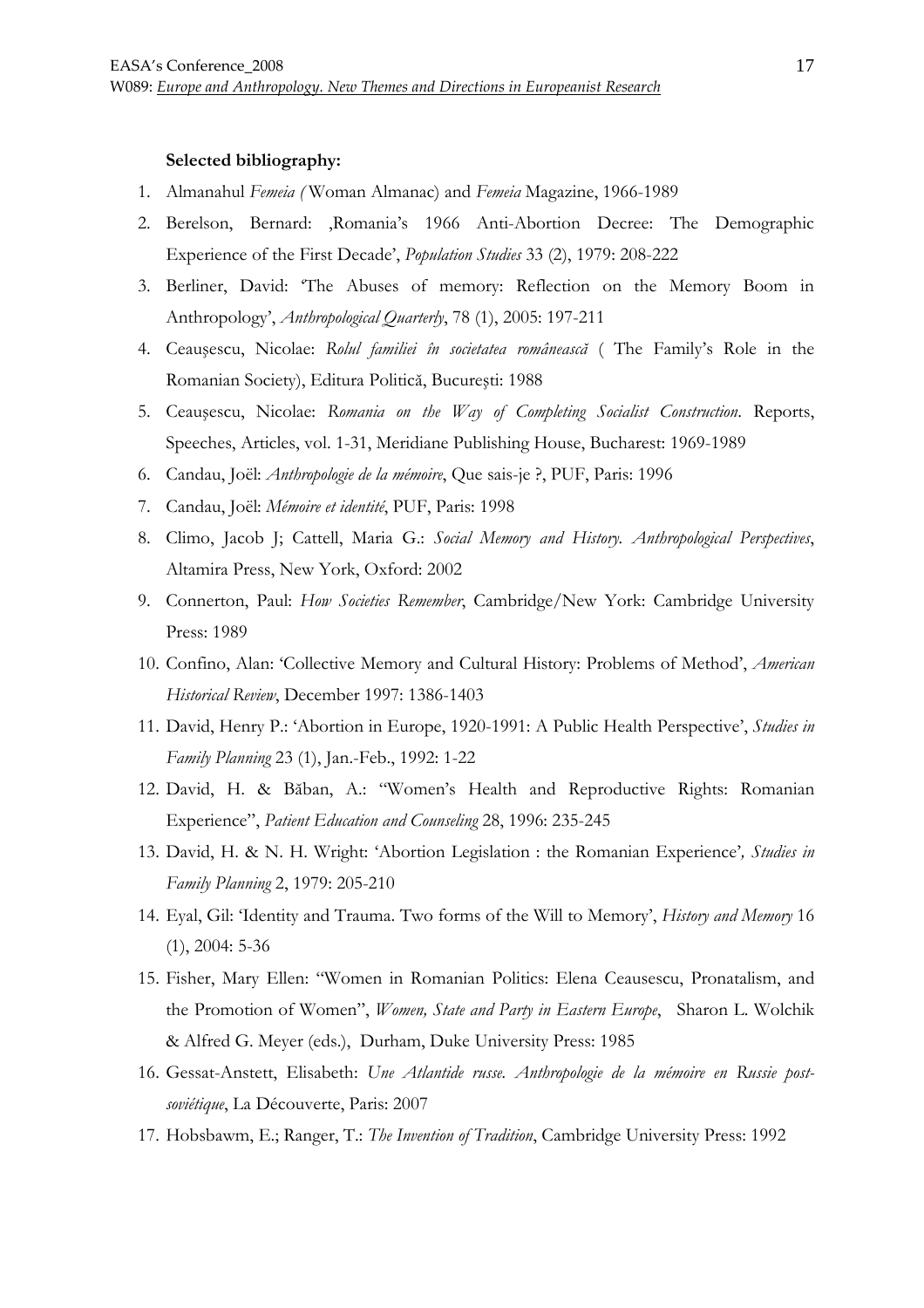- 18. Huyssen, Andreas: *Present Pasts: Urban Palimpsests and the Politics of Memory*, Stanford University Press, Stanford: 2003
- 19. Huyssen, Andreas: "Present Pasts: Media, Politics, Amnesia", *Public Culture* 12(1), 2000: 21-38
- 20. Kansteiner, Wulf: "Finding Meaning in Memory: a Methodological Critique of Collective Memory Studies", *History and Memory* 41, May 2002: 179-197
- 21. Keil, Thomas J.; Andreescu, Viviana: 'Fertility Policy in Ceauşescu's Romania', *Journal of Family History* 21 (4), 1999: 478-492
- 22. Kilani, M.: *La construction de la mémoire*, Labor et Fides, Genève: 1992
- 23. Klein, Kerwin Lee: 'On the Emergence of Memory in Historical Discourse', *Representations*, Winter 2000: 127-150
- 24. Kligman, Gail: *Politica duplicității, Controlul reproducerii în Romania lui Ceausescu* (The Politics of Duplicity Controlling Reproduction in Ceauşescu's Romania), Humanitas, Bucureşti: 2000
- 25. Lebow, Richard N; Kansteiner, Wulf & Fogu, Claudio (eds.): *The Politics of Memory in Postwar Europe*, Duke University Press: 2006
- 26. *MARTOR,* The Museum of the Romanian Peasant Anthropology Review, no. 7/2002 (available also on line, at  $\frac{http://martor.memonia.ro/)}$
- 27. Müller, Jan-Wener (ed.): *Memory and Power in Post-War Europe: Studies in the Presence of the Past,* Duke University Press: 2006
- 28. Nora, Pierre: « Entre Mémoire et Histoire. La problématique des lieux », dans *Les lieux de la mémoire*, Gallimard, Paris: 1984
- 29. Olick, Jeffrey K. ; Robbins, Joyce : 'Social Memory Studies: From Collective Memory to the Historical Sociology of Mnemonic Practices', *Annual Review of Sociology* 24, 1998: 105- 140
- 30. Olick, Jeffrey K.: *The Politics of Regret: Collective Memory and Historical Responsibility in the Age of Atrocity*, Routledge: 2007
- 31. Popa, Raluca Maria: "Corpuri femeiești, putere bărbătească... (Feminine bodies, masculine power)", *Gen și putere*/ Gender and power (ed. Oana Băluță), Polirom, Iași: 2006
- 32. Radstone, Susannah (ed.): *Memory and Methodology*, Berg, Oxford & New York: 2000
- 33. *Scînteia*, Romanian Communist Party's official journal, 1966-1989
- 34. Yuval-Davis, Nira: *Gen și națiune* (Gender and Nation), Univers Publishing House, Bucureşti: 2003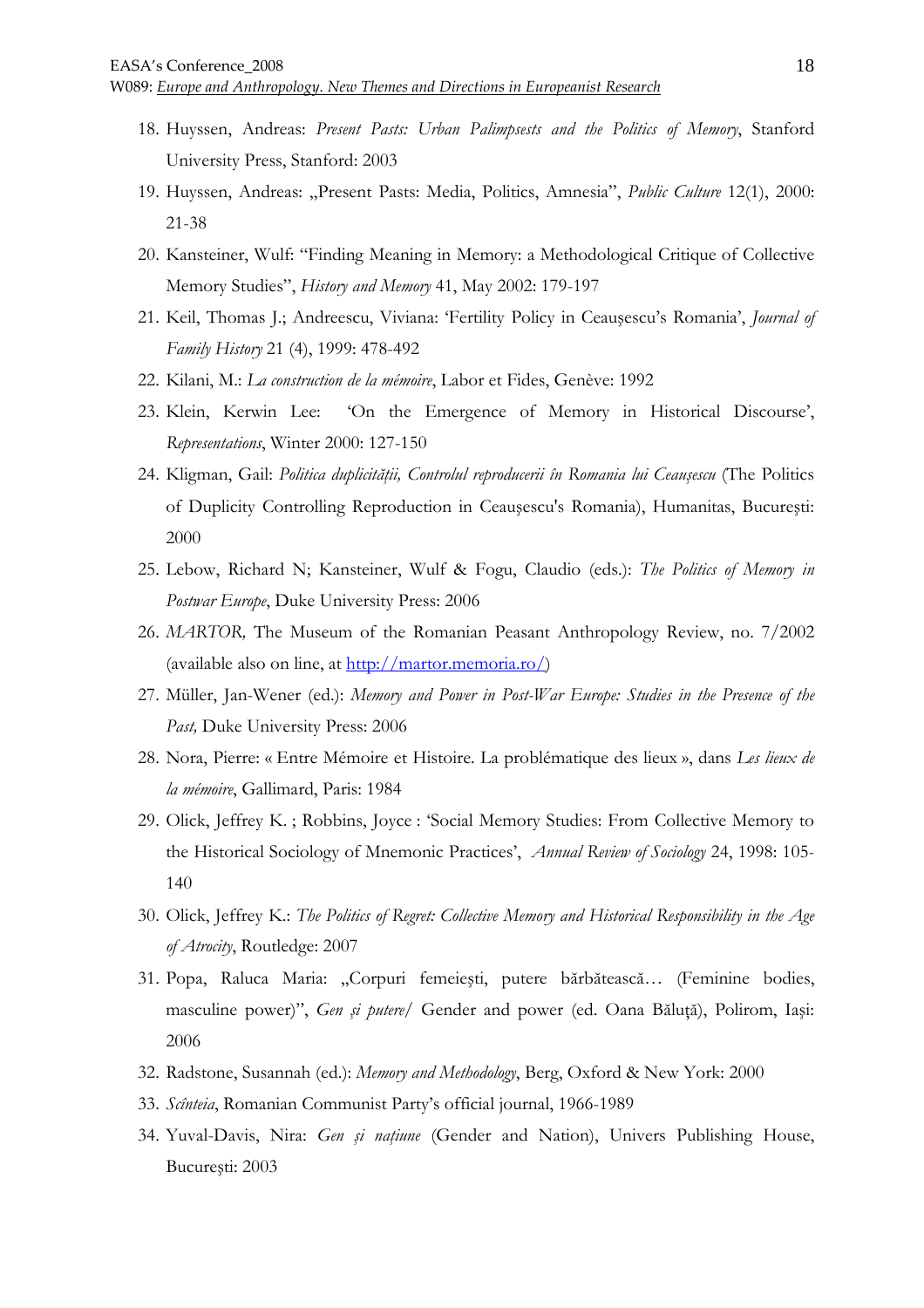### **APPENDIX no. 1: Pronatalism and Official Statistics**

## **Table no. 1: Monthly birth rates, 1966 – 1971**

| Month                     | 1966 | 1967 | 1968 | 1969 | 1970 |
|---------------------------|------|------|------|------|------|
| January                   | 12,7 | 15,4 | 29,5 | 25,3 | 20,1 |
| February                  | 14,8 | 15,7 | 29,5 | 24,9 | 21,5 |
| March                     | 15,1 | 16,5 | 29,8 | 25,1 | 22,6 |
| April                     | 15,4 | 17,8 | 28,1 | 24,7 | 23,5 |
| Mai                       | 15,2 | 20,7 | 26,8 | 24,1 | 22,3 |
| June                      | 14,8 | 29,9 | 26,2 | 22,7 | 22,3 |
| July                      | 14,3 | 38,7 | 26,0 | 23,6 | 22,1 |
| August                    | 14,4 | 38,5 | 26,1 | 23,3 | 20,6 |
| September                 | 14,1 | 39,9 | 27,8 | 24,9 | 20,8 |
| October (Decree 770/1966) | 14,5 | 36,1 | 26,4 | 23,0 | 20,5 |
| November                  | 13,9 | 31,1 | 24,2 | 20,8 | 18,8 |
| December                  | 12,8 | 27,7 | 21,5 | 17,9 | 18,4 |
| Total per year            | 14,3 | 27,3 | 26,8 | 23,3 | 21,1 |

Source: Official Statistics of RSR, *apud* David & Wright 1971: 206.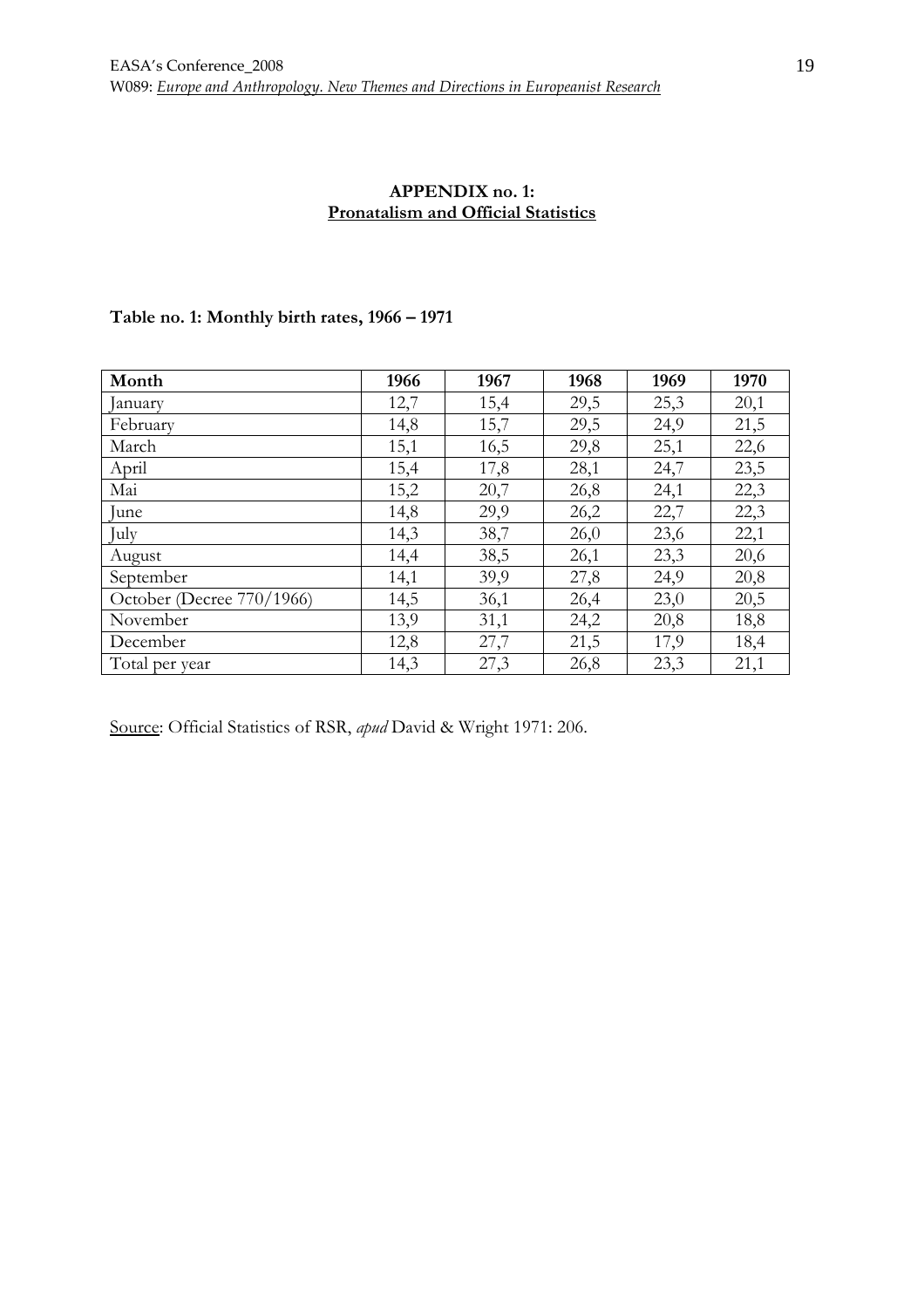|  | Table no.2: Romania's fertility rate, 1956-1996 |  |
|--|-------------------------------------------------|--|
|  |                                                 |  |

| Year | Fertility rate |
|------|----------------|
| 1956 | 2,87           |
| 1957 | 2,72           |
| 1958 | 2,58           |
| 1959 | 2,42           |
| 1960 | 2,33           |
| 1961 | 2,17           |
| 1962 | 2,03           |
| 1963 | 2,00           |
| 1964 | 1,96           |
| 1965 | 1,90           |
| 1966 | 1,90           |
| 1967 | 3,65           |
| 1968 | 3,63           |
| 1969 | 3,19           |
| 1970 | 2,88           |
| 1971 | 2,66           |
| 1972 | 2,54           |
| 1973 | 2,43           |
| 1974 | 2,72           |
| 1975 | 2,62           |
| 1976 | 2,58           |
| 1977 | 2,59           |
| 1978 | 2,53           |
| 1979 | 2,49           |
| 1980 | 2,45           |
| 1981 | 2.37           |
| 1982 | 2,16           |
| 1983 | 2,00           |
| 1984 | 2,19           |
| 1985 | 2,26           |
| 1986 | 2,39           |
| 1987 | 2,42           |
| 1988 | 2,31           |
| 1989 | 2,19           |
| 1990 | 1,83           |
| 1991 | 1,56           |
| 1992 | 1,50           |
| 1993 | 1,44           |
| 1994 | 1,41           |
| 1995 | 1,34           |
| 1996 | 1,29           |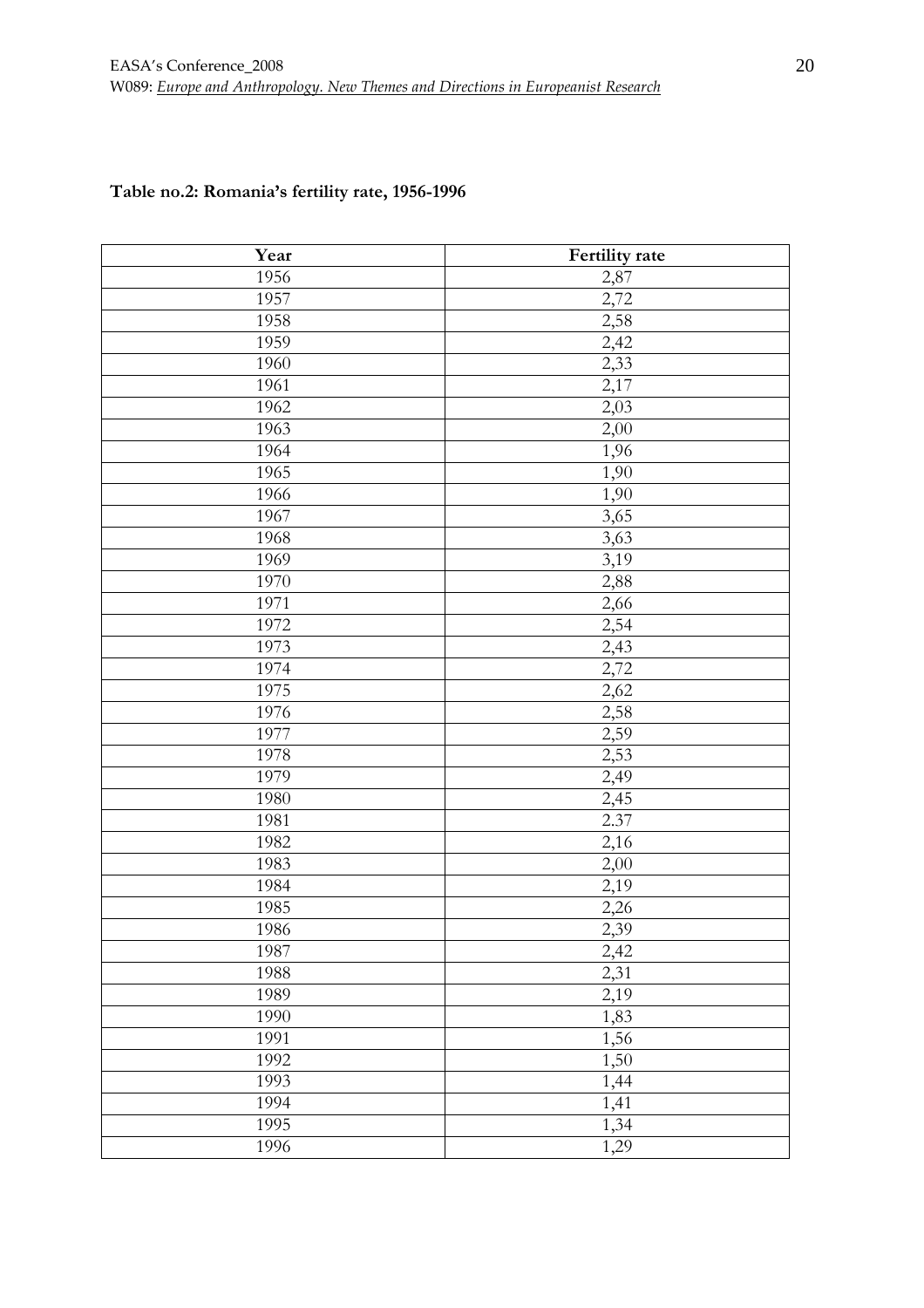Source: Ministry of Health's Official Monitor, *apud* Keil, Andrescu 1999: 484.

| Year | <b>Abortions</b> | Maternal deaths related to | Infantile mortality per  |
|------|------------------|----------------------------|--------------------------|
|      |                  | abortions                  | 1000 living-births       |
| 1965 | 1 112 704        | 47                         | 44,1                     |
| 1966 | 973 447          | 64                         | 46,6                     |
| 1967 | 205 783          | 143                        | 46,6                     |
| 1968 | 220 193          | 192                        | 59,5                     |
| 1969 | 257 496          | 258                        | 54,9                     |
| 1970 | 292 410          | 314                        | 49,4                     |
| 1971 | 341 740          | 363                        | 42,4                     |
| 1972 | 380 625          | 370                        | 40,0                     |
| 1973 | 375 752          | 364                        | 38,1                     |
| 1974 | 334 621          | 381                        | 35,0                     |
| 1975 | 359 417          | 385                        | 34,7                     |
| 1976 | 383 220          | 432                        | 31,4                     |
| 1977 | 378 990          | 469                        | 31,2                     |
| 1978 | 394 636          | 447                        | 30,3                     |
| 1979 | 403 776          | 422                        | 31,6                     |
| 1980 | 413 093          | 441                        | 29,3                     |
| 1981 | 427 081          | 456                        | 28,6                     |
| 1982 | 468 041          | 511                        | 28,0                     |
| 1983 | 421 386          | 471                        | 23,9                     |
| 1984 | 303 123          | 449                        | 23,4                     |
| 1985 | 302 838          | 425                        | 25,6                     |
| 1986 | 183 959          | 488                        | 23,2                     |
| 1987 | 182 442          | 491                        | 28,9                     |
| 1988 | 185 416          | 524                        | 25,3                     |
| 1989 | 193 084          | 545                        | 26,9                     |
| 1990 | 992 265          | 181                        |                          |
| 1991 | 866 834          | 114                        | $\overline{\phantom{0}}$ |

## **Table no. 3: Infantile mortality and maternal deaths related to abortion, 1965 – 1991**

Source: Romania, Ministry of Health, *apud* Gail Kligman 2000: 237.